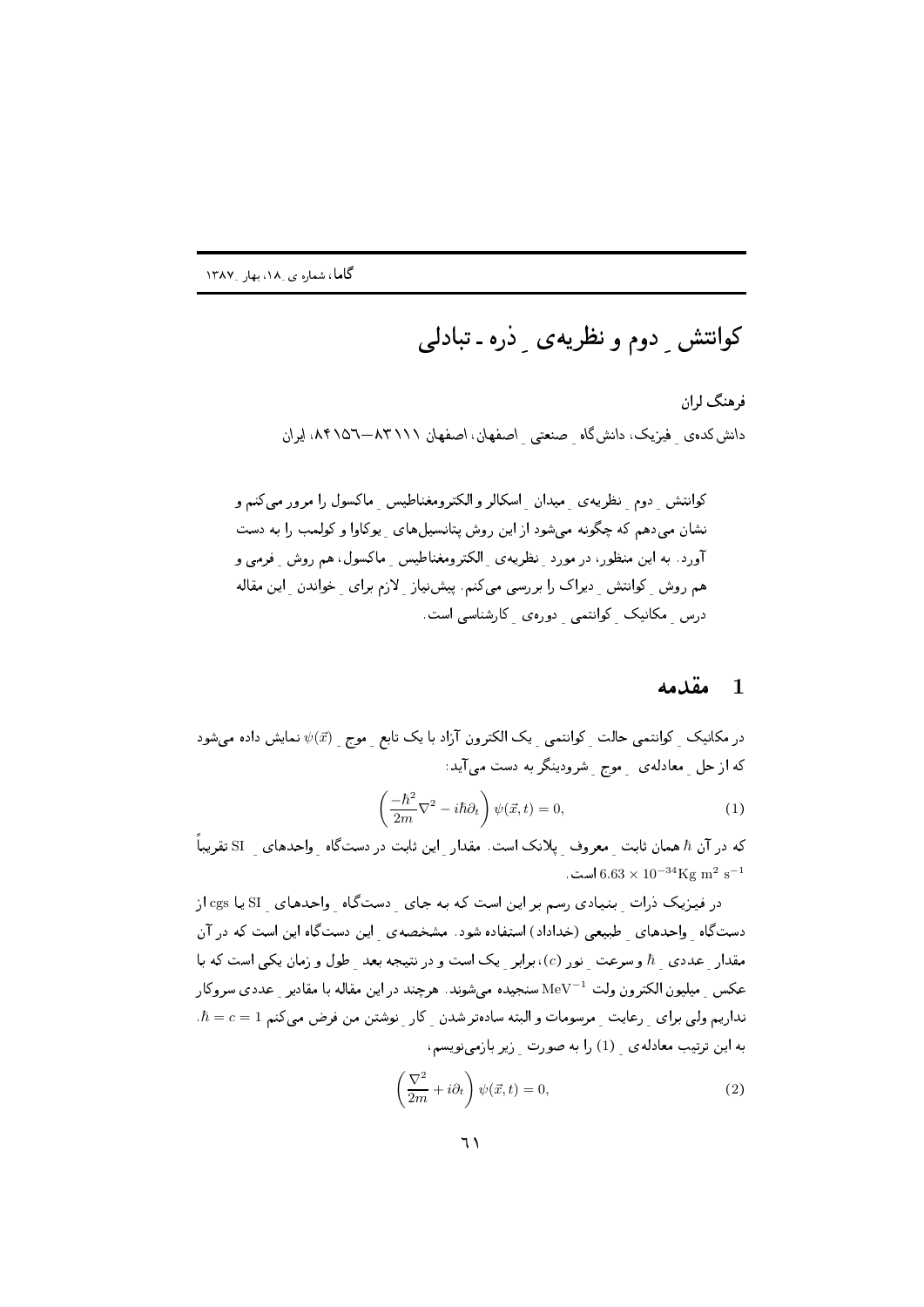به سادگی میشود دید که هر حلی از معادلهی بالا را میشود با یک ترکیب خطی از توابع

 $\psi_{\vec{k}}(\vec{x}) = e^{i\vec{k}.\vec{x}}e^{-iE_{\vec{k}}t}$ 

نوشت که الکترونی با تکانه $\vec{k}$  و انرژی کی  $\vec{k} = \frac{|\vec{k}|^2}{2m}$  را توصیف می $\vec{k}$ نند.

اگر بخواهیم برهمکنش الکترون با میدان الکترومغناطیسی را مطالعه کنیم معادلهی جدیدی می نویسیم که با روش جفت شدگی کمینه از معادلهی قبلی به دست می آید، یعنی به جای  $\nabla$  عمل $\vec{\mathcal{A}}$  و به جای  $\partial_t$  عمل $\partial_t - i e \phi$  میگذاریم که در آن  $(\phi,\vec{A})$  مؤلفههای چهاربردار یتانسیل الکترومغناطیسی هستند که آن را با  $A^\mu$  نمایش می دهیم.  $A^\mu$ چیزی است که از نظریه ی کلاسیک الکترومغناطیس ماکسول به دست می آید. به عنوان مثال برای حل مسأله ی یراکندگی یک الکترون کم انرژی از یک یون سنگین به بار هم دهیم،  $Q$ 

$$
A^{\mu}(\vec{x}) = \left(\frac{Q}{4\pi\epsilon_0 |\vec{x}|}, \vec{0}\right). \tag{3}
$$

در این آزمایش الکترونی با تکانه ی  $\vec{p}$  را به سمت یک یون منگین گسیل میکنیم. از شیمی می،دانیم که انرژی برهمکنش الکترون با یون در فواصلی از مرتبهی آنگستروم چیزی از مرتبهی الکترونولت است. پس اگر یک الکترون را با انرژی مثلاً یک هزار الکترون ولت<sup>1</sup> و آن هم از فاصله ی حند سانتی متری ویون گسیل کنیم عملاً می شود الکترون را در بخش عمدهای از مسیر حرکتش یک درهی آزاد با تابع موج  $\psi_{\vec{p}}(\vec{x},t)$  دانست هر چند نیروی الکتریکی یک نیروی بلندبرد است. الكترون در اثر برهمكنش با يون تغيير مسير مىدهد. اگريون هدف حتى يك يروتون یعنبی سبکترین هسته هم باشد چون جرم آن نزدیک به دو هزار بار از الکترون بیشتر است عملاً در این برخورد انرژی الکترون تغییری نمی کند و فقط راستای حرکتش تغییر می کند. باز همین که الکترون چند آنگسترومی از یون دور شود میشود آن را درمای آزاد با تکانهی ب $\vec{p'}$  و تابع ب موج دانست  $\psi_{\vec{x}}(\vec{x},t)$ 

: دامنه ی گذار  $T(\vec{p},\vec{p'})$  در تقریب مرتبه ی اول با رابطه ی زیر داده می شود

$$
T(\vec{p}, \vec{p'}) = -i \int dt \, d^3x \, \psi_{\vec{p'}}(\vec{x}, t)^* \frac{Q}{4\pi\epsilon_0 |\vec{x}|} \, \psi_{\vec{p}}(\vec{x}, t)
$$

$$
= -2\pi \, \delta(E - E') \frac{iQ}{\epsilon_0 |\vec{p} - \vec{p'}|^2}
$$
(4)

<sup>1</sup> یک الکترون با انرژی ِ هزار الکترونولت یک الکترون کم انرژی به حساب می آید. معیار کم یا پر انرژی بودن ذرات نسبت ِ انرژی ِ جنبشیشان با جرم ِ سکون ِ شان است. اگر این نسبت نزدیک به یک و یا بزرگ تر از آن باشد باید ملاحضات نسبیتی (لورنتسی) را در نظر گرفت. کوانتش دوم عملاً مناسبترین راه برای این کار از نظر انطباق با آزمایش است.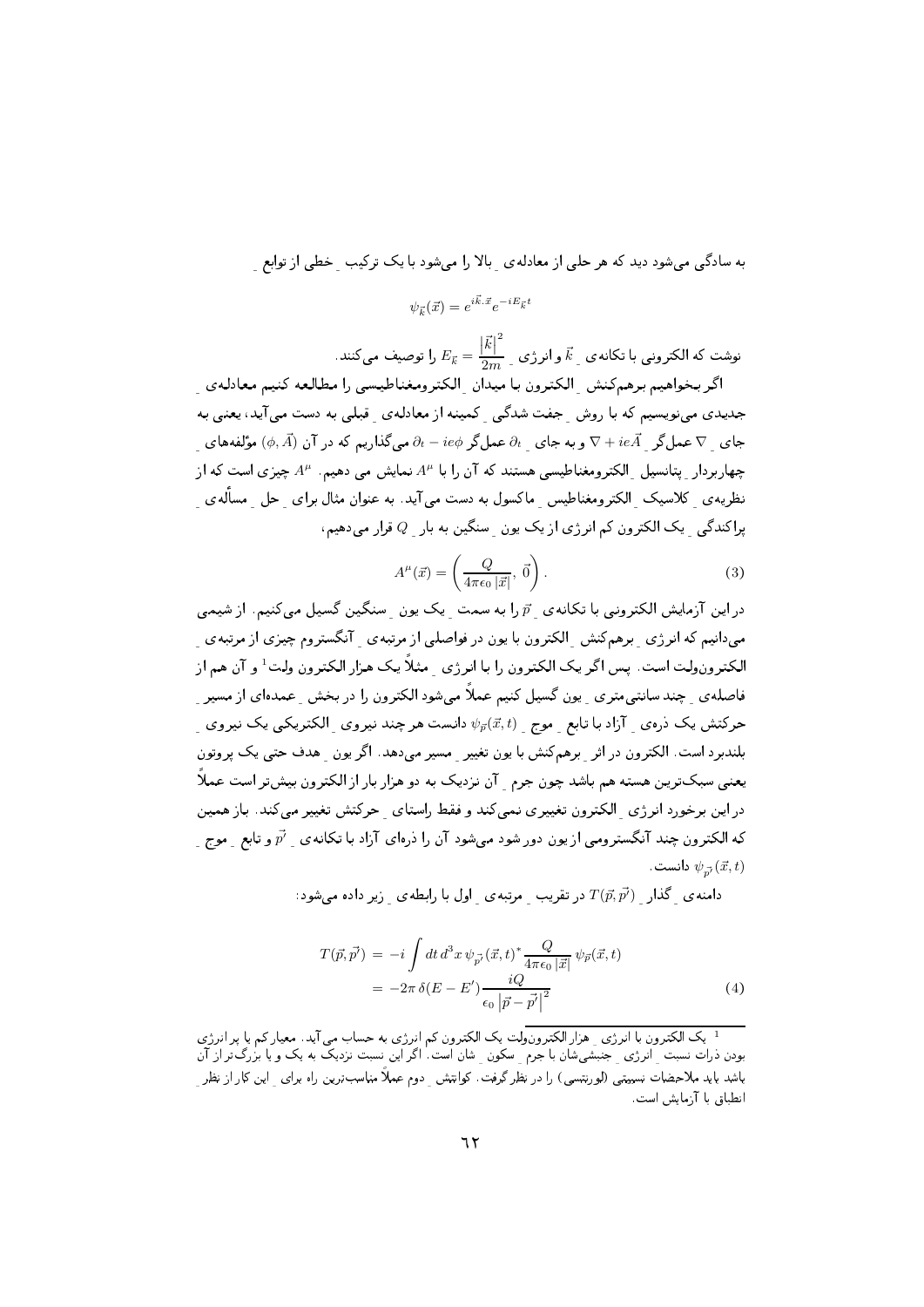عامل و  $2\pi\delta(E-E')$  به این دلیل ظاهر شده است که برهمکنش مستقل از زمان است و در نتیجه انرژی جنبشی الکترون درحین برهمکنش تغییر نمیکند. این تقریب را میتوانید مثلاً کتاب مکانیک کوانتمی گاسپورویچ پیداکنید.

معلوم شده است که اگرچه چهاربردار پتانیسل له  $A^{\mu}$  که در این نظریه به کار گرفته می شود یک میدان کلاسیک است که از نظریه ی میدان کلاسیک ماکسول حساب میشود اما روش بالا پراکندگی - رادرفورد را به خوبی میدهد و یا اگر به جای - مسأله ی - پراکندگی، مسأله ی - اتم -هیدروژن را با این پتانسیل حل کنیم طیف اتم هیدروژن را با تقریب بسیار خوبی به درستی به دست می آوریم. البته اگر همین سنجشها را با دقت بیشتری انجام دهیم این نظریهی پیمه کلاسیک نیمه کوانتمی کارآییاش را از دست میدهد و از این رو لازم است که میدانهای ِ الکترومغناطیسی را هم کوانتیده کنیم. البته به طور ِ تاریخی مسأله به شکل ِ کاملاً متفاوتی مطرح شد.

ایده ی اصلی کوانتش میدان ماکسول را اینشتین در توصیف تابش جسم سیاه مطرح کرد. او نشان داد که فرض کوانتیده بودن ِ تابش الکترومغناطیسی نه تنها مسأله ی ِ تابش ِ جسم ِ سیاه را توضیح میدهد بلکه نتیجهی ً تمام آزمایشهایی را که در آنها تابش الکترومغناطیسی با ماده برهمکنش میکند را به درستی پیشبینی میکند. مهمترین دستآورد مدل فوتونی تابش توصیف کمّی پراکندگی کامیتون بود که نظریهی کلاسیک ماکسول ازتوضیح آن کاملاً عاجز مانده بود. همانطور که احتمالاً این پیشنهاد کارآمد اینشتین یکی از دلایل اصلی توجه به مکانیک کوانتمی در آن سالها بوده است.

از دیدگاه امروزی، بهترین راه برای کوانتش نظریهی ماکسول این است که یک معادلهی شرودینگر بنویسیم و برای لین کار باید همیلتونی مناسبی پیدا کنیم. «کوانتش دوم» راه مناسبی برای این کار است. در بخش ۲ کوانتش دوم میدان ماکسول و میدان اسکالر را مرور میکنم. در بخش ۲ نظریه ی درهتبادلی را مرور میکنم و نشان میدهم که چهطور میشود پتانسیلهایی را که در مکانیک کوانتمی به کار میبریم از نظریهی میدانهای کوانتمی بخوانیم. در پیوست ۱ جابهجاگرهای ِ دیراک و کوانتش ِ دیراک ِ نظریهی ِ میدان ِ ماکسول را به اختصار مرور می کنم. در پیوست ۲ نحوه ی محاسبه ی تابع و د نقطهای در نظریه ی هماکسول با جمله ی فرمی را به طور ا مبسوط توضيح ميدهم.

#### 2 كوانتش دوم

معادلهی موج ماکسول درییمانهی لورنتس  $\partial_\mu A^\mu=0$ با معادلهی زیر داده میشود،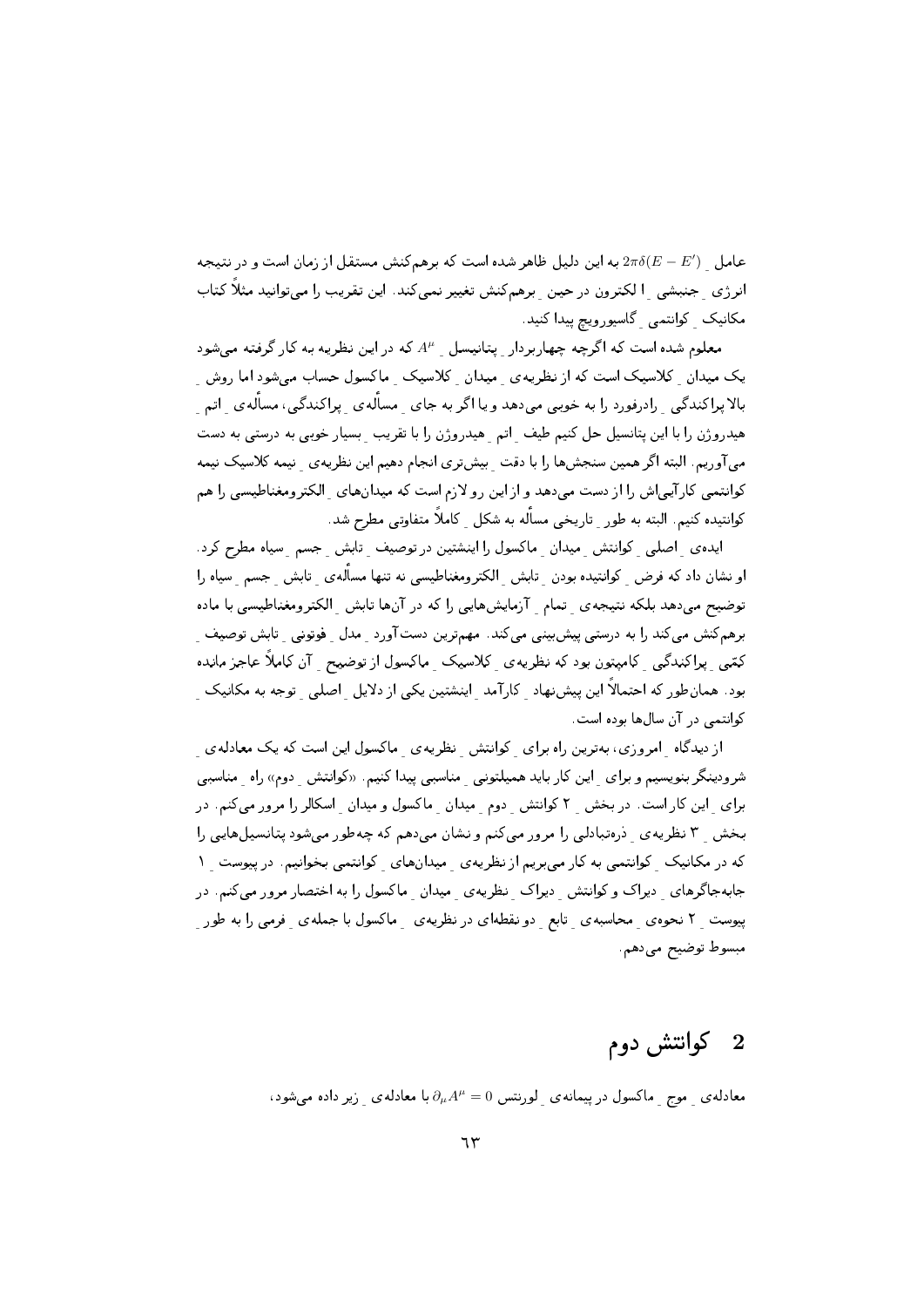$$
\left(\partial_t^2 - \nabla^2\right) A^\mu(\vec{x}) = 0.
$$
\n<sup>(5)</sup>

اگر فرض کنیم که

$$
A^{\mu}(\vec{x}) = \int \frac{d^3k}{(2\pi)^3} e^{i\vec{k}.\vec{x}} \tilde{A}^{\mu}(\vec{k}), \qquad (6)
$$

می شود دید که معادله ی موج به صورت زیر نوشته می شود،

$$
\left(\partial_t^2 + \omega^2(\vec{k})\right)\tilde{A}^\mu(\vec{k}) = 0, \qquad \omega(\vec{k}) = |\vec{k}| \tag{7}
$$

$$
A^{\mu}(\vec{k})
$$
مۇلفەى  $\frac{1}{2}$  فوريەى  $\frac{1}{2}$ ا $A^{\mu}(\vec{x})$ است كە از رابطەى  $\frac{1}{2}$ زىر بە دست مى آىدى

$$
\tilde{A}^{\mu}(\vec{k}) = \int d^3x \, A^{\mu}(\vec{x}) \, e^{-i\vec{k}.\vec{x}}.\tag{8}
$$

میدان  $\tilde{A}^\mu(\vec{k})$  یک میدان مختلط است و به کمک رابطه ی (8) میشود دید که

$$
\tilde{A}^{\mu}(\vec{k})^* = \tilde{A}^{\mu}(-\vec{k}).\tag{9}
$$

می توانیم ( $\widetilde{A}^\mu(\vec{k},t)$  را بر حسب مولفههای حقیقی و موهومی اش به صورت

$$
\tilde{A}^{\mu}(\vec{k}) = \tilde{A}^{\mu}_{r}(\vec{k}) + i\tilde{A}^{\mu}_{i}(\vec{k})
$$
\n(10)

بازنویسی کنیم و بدیهی است که هر دو مؤلفه در معادلهی حرکت (7) صدق میکنند. از طرفی معادله ی $\kappa$ ) برای هر مؤلفه ی حقیقی یا موهومی ًمیدان  $\tilde{A}$  با برچسب  $\mu$  و  $k$ ، درست معادله ی حرکت یک نوسان گر هم آهنگ ساده با بسامد |آء| است. برای دیدن این موضوع فرض کنید که برای یک  $\mu$ و  $k$ ی داده شده  $\tilde{A}^\mu_r(\vec{k})$  به این ترتیب معادله $_2$  (7) به صورت ِ زیر در می آید:

$$
\ddot{x} + |\vec{k}|^2 x = 0.
$$
 (11)

یس همیلتونی ِ نظیر این دستگاه، همیلتونی یک نوسانگر ِ هماهنگ ِ ساده با بِسامد  $|\vec{k}|$ است:

$$
H = \frac{1}{2}\dot{x}^2 + \frac{1}{2}|\vec{k}|^2 x^2
$$

$$
= |\vec{k}| \left(a^\dagger a + \frac{1}{2}\right).
$$
 (12)

در تساوي \_ دوم هميلتوني را برحسب \_ عمل گرهاي \_ خلق و فنا نوشتهام كه تعريف \_ شان برحسب \_ عملگرهای مکان  $x$  و تکانهی  $\dot{x} = p = p$ به صورت زیر است: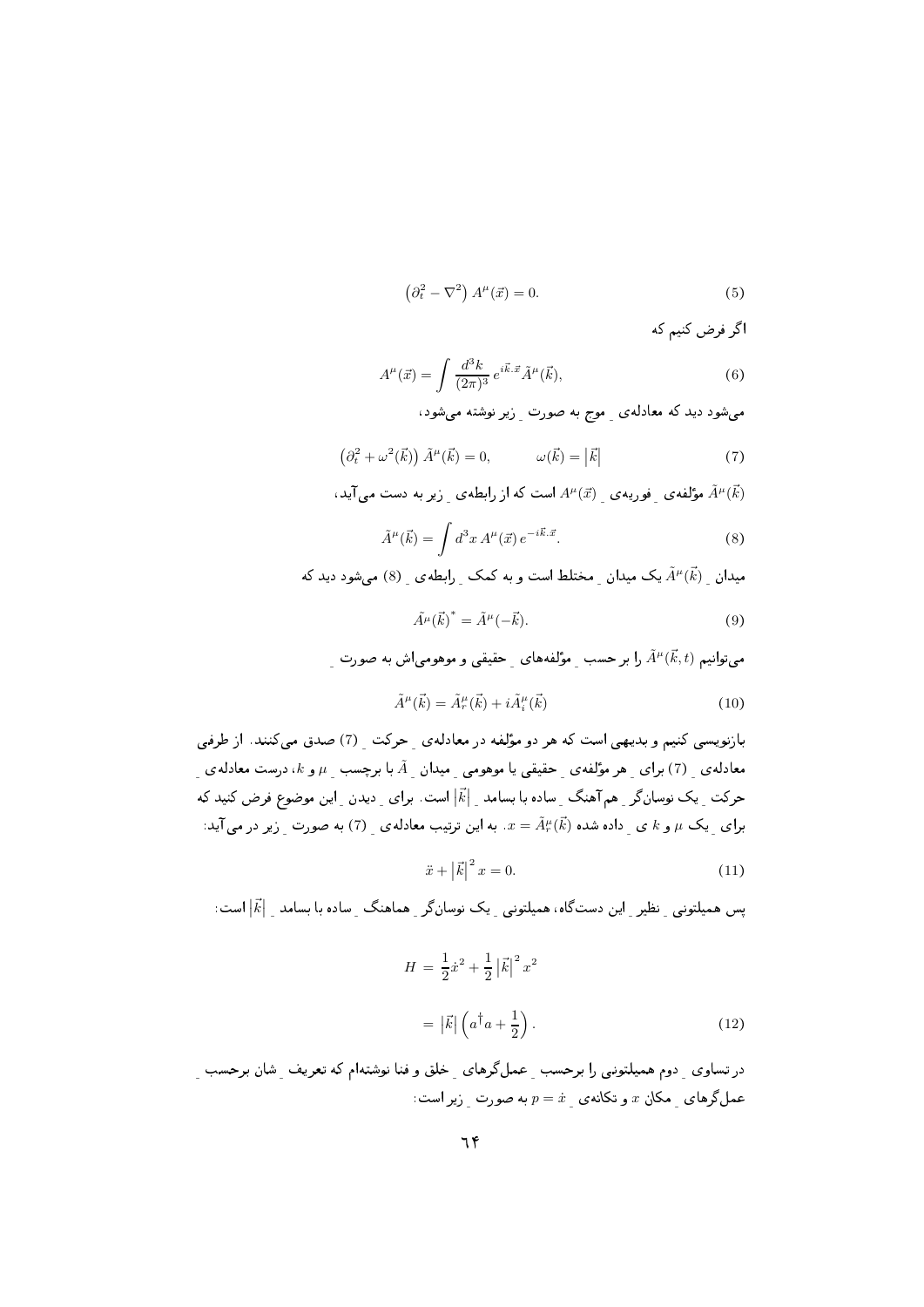$$
a = \sqrt{\frac{|\vec{k}|}{2}} \left( x + \frac{ip}{|\vec{k}|} \right), \qquad a^{\dagger} = \sqrt{\frac{|\vec{k}|}{2}} \left( x - \frac{ip}{|\vec{k}|} \right). \tag{13}
$$

به این ترتیب برای مهر مد  $\tilde{A}^\mu_{r(i)}(\vec{k})$  یک همیلتونی داریم:

$$
h_{r(i)}^{\mu}(\vec{k}) = \omega(\vec{k}) \left[ \left( a_{r(i)}^{\mu}(\vec{k}) \right)^{\dagger} a_{r(i)}^{\mu}(\vec{k}) + \frac{1}{2} \right]
$$
 (14)

 $\vec{k}_{\perp}$  که در آن  $a^{\mu}(\vec{k})$  و  $a^{\mu \dagger}(\vec{k})$  عمل $\ell$ ر فنا و خلق ِ مؤلفه $\mu_{\perp}$ م ِ چهاربردار ِ فوتونبی به تکانه $a^{\mu}(\vec{k})$ است:

$$
\tilde{A}^{\mu}_{r(i)}(\vec{k}) = \frac{1}{\sqrt{2\omega(\vec{k})}} \left( a_{r(i)}(\vec{k}) + a^{\dagger}_{r(i)}(\vec{k}) \right). \tag{15}
$$

از رابطهی (9) می دانیم که،

$$
a_r^{\mu}(\vec{k}) = a_r^{\mu}(-\vec{k}), \qquad a_i^{\mu}(\vec{k}) = -a_i^{\mu}(-\vec{k}). \qquad (16)
$$

یس به کمک رابطهی (10) می شود ( $\tilde{A}^{\mu}(\vec{k},t)$  را بر حسب عمل گرهای خلق و فنا نوشت،

$$
\tilde{A}^{\mu}(\vec{k}) = \frac{1}{\sqrt{2\omega(\vec{k})}} \left( a^{\mu}(\vec{k}) + a^{\mu \dagger}(-\vec{k}) \right),\tag{17}
$$

: که  $a^\mu(\vec{k}) = a^\mu(\vec{k}) + i a^\mu_i(\vec{k})$  و بعد دید که

$$
A^{\mu}(\vec{x}) = \int \frac{d^3k}{(2\pi)^3} \tilde{A}^{\mu}(\vec{k}) e^{i\vec{k}\cdot\vec{x}}
$$
  
= 
$$
\int \frac{d^3k}{(2\pi)^3} \frac{1}{\sqrt{2\omega(\vec{k})}} \left( a^{\mu}(\vec{k}) e^{i\vec{k}\cdot\vec{x}} + a^{\mu \dagger}(\vec{k}) e^{-i\vec{k}\cdot\vec{x}} \right)
$$
(18)

اگر بخواهیم فرمولهای ما برای مقاصد تجربی کاربردیتر باشند بهتر است که فرمول بندیمان را بر حسب قطبش فوتونها و نه مؤلفههای فضایی و زمانیشان سوار کنیم. چرا که در آزمایشگاه میشود به آسانی نور را قطبیده کرد اما نمیشود مؤلفههای یک موج ِ الکترومغناطیسی را از هم سوا کرد. پس به جای  $\;$ استفاده از عمل $\zeta$ ر فنای  $\;a^\mu(\vec{k})\;$ که به مؤلفه $\;\mu\;$  به چهاربردار پتانسیل یک فوتون به تکانه ی گم آشاره دارد از عملگرهایی استفاده می کنیم که به قطبش فوتونها دلالت دارند. یعنی مىنويسيم،

$$
a^{\mu}(\vec{k}) = \sum_{s} \epsilon_s^{\mu} a^s(\vec{k}), \qquad (19)
$$

که در این جا  $a^s(\vec{k})$  عملگر فنای فوتونی به قطبش  $s$  و تکانه $\vec{k}$  است و  $\epsilon_s^\mu$  هم چهاربرداری  $x^3$  است که قطبش  $s$  را نشان میدهد. مثلاً برای قطبش چپگرد برای فوتونی که در راستای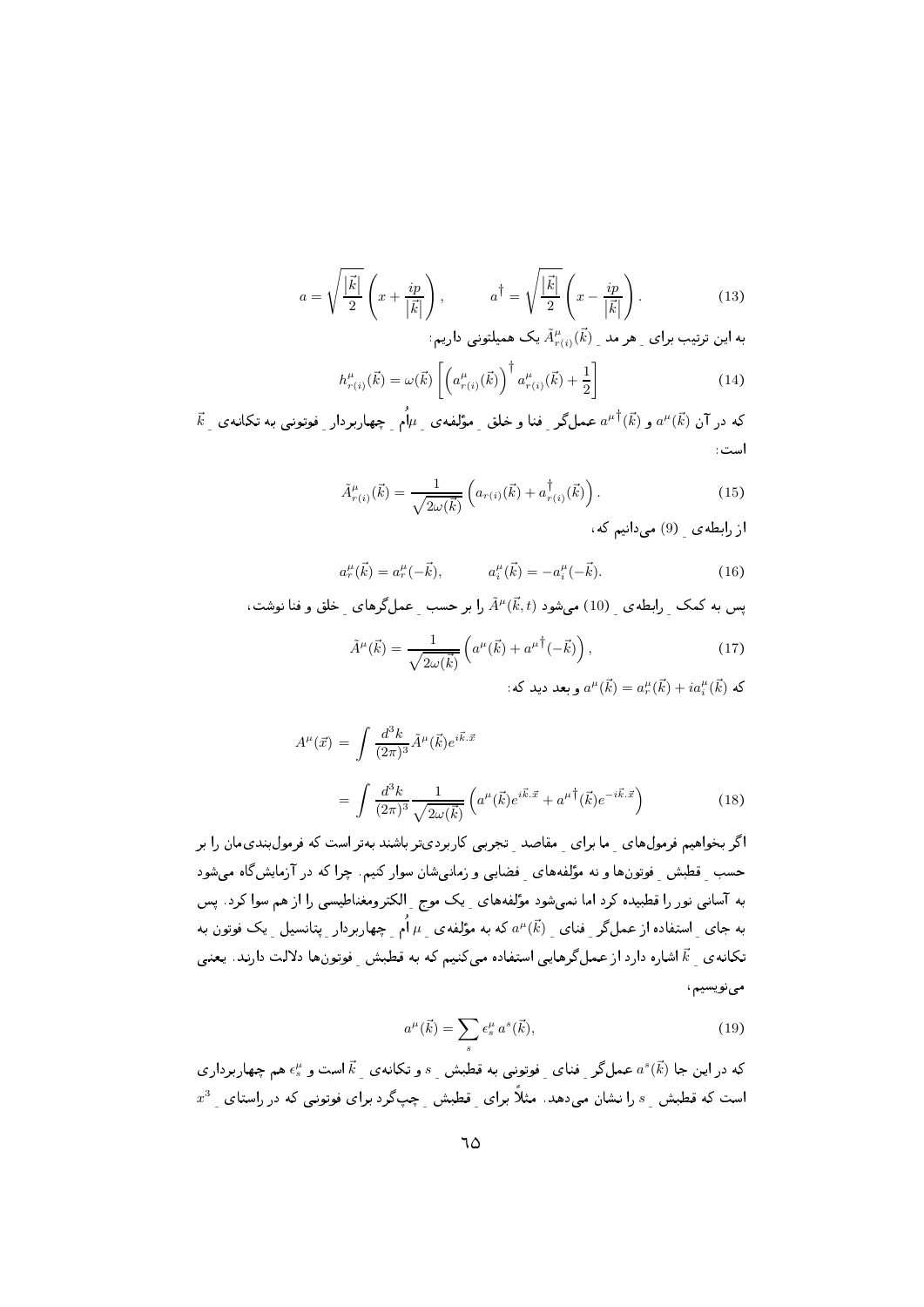حرکت میکند مینویسیم  $\frac{1}{\sqrt{2}}(0,1,i,0)$ . به این ترتیب در بیش تر کتابها رابطه ی و (18) را به صورت (پر مے نویسند:

$$
A^{\mu}(\vec{x}) = \sum_{s} \int \frac{d^{3}k}{(2\pi)^{3}} \frac{1}{\sqrt{2\omega(\vec{k})}} \left( \epsilon_{s}^{\mu} a^{s}(\vec{k}) e^{i\vec{k}.\vec{x}} + \epsilon_{s}^{*\mu} a^{s\dagger}(\vec{k}) e^{-i\vec{k}.\vec{x}} \right)
$$
(20)

شکل چهاربردارهای قطبش را قیدهایی که برای برداشتن آزادی پیمانهای در نظر میگیریم محدود می کنند. مثلاً ممکن است فرض کنیم که

$$
A^0 = 0, \qquad \nabla . \vec{A} = 0. \tag{21}
$$

این دو قید با پیمانهی ِ لورنتس سازگارند. در واقع پیمانهی ِ لورنتس به تنهایی آزادی ِ پیمانهای را بر نمیدارد<sup>2</sup> و برای برداشتن کامل آزادی پیمانهای به قید دیگری هم نیاز است. غالباً قید دوم را انتخاب میکنند. دستگاه قیدی [21) را پیمانه $\epsilon$ ی تابش مینامند. معلوم است که قید  $A^0=0$ اول در پیمانه ی تابش می گوید که

$$
\epsilon_s^0 = 0. \tag{22}
$$

یس فقط قسمت فضایی چهاربردار  $\epsilon_s$  که با  $\vec{\epsilon}_s$ نشانش می دهیم ناصفر است. قید دوم در دستگاه (21) میگوید

$$
\vec{k}.\vec{\epsilon}_s = 0. \tag{23}
$$

یس مثلاً اگر  $k\hat z$  آن گاه پایهی ِ مناسب برای ِ  $\epsilon_s$  عبارت خواهد بود از

$$
\epsilon_L = \frac{1}{\sqrt{2}}(0, 1, i, 0) \qquad \epsilon_R = \frac{1}{\sqrt{2}}(0, 1, -i, 0). \tag{24}
$$

این ها به ترتیب فوتونی با قطبش ِ چپگرد و راستگرد را توصیف میکنند. میشود دید که بردارهای ِ قطبش روابط زير را برآورده مى كنند:

$$
\vec{\epsilon}_s.\vec{\epsilon}_{s'}^* = \delta_{s,s'}
$$

$$
\sum_{s=L,R} \epsilon_s^i \epsilon_s^{*j} = \delta^{ij} - \frac{k^i k^j}{|\vec{k}|^2},\tag{25}
$$

که نماد ِ \* چون همیشه به مزدوج ِ مختلط دلالت دارد. چون معادلات ِ ماکسول خطی هستند میشود دید که معادلات حرکت میدان  $A^\mu(\vec{x})$  با همیلتونی

توجه کنید که اگر  $A_\mu$  پیمانه $\frac{1}{2}$ رنتس را برآورده کند و  $\phi$  هم یک حل ِ معادله $\frac{1}{2}$  موج باشد، یعنی  $^{-2}$ ا آنگاه $A_\mu + A_\mu + A_\mu + A_\mu = A_\mu + A_\mu$  هم پیمانه $\omega_\perp$  ورنتس را برآورده میکند. میتوانید نشان دهید که  $\left( \partial_t^2 - \nabla^2 \right) \phi = 0$  $A'_0 = 0$  همیشه می شود  $\phi$  را به گونهای برگزید که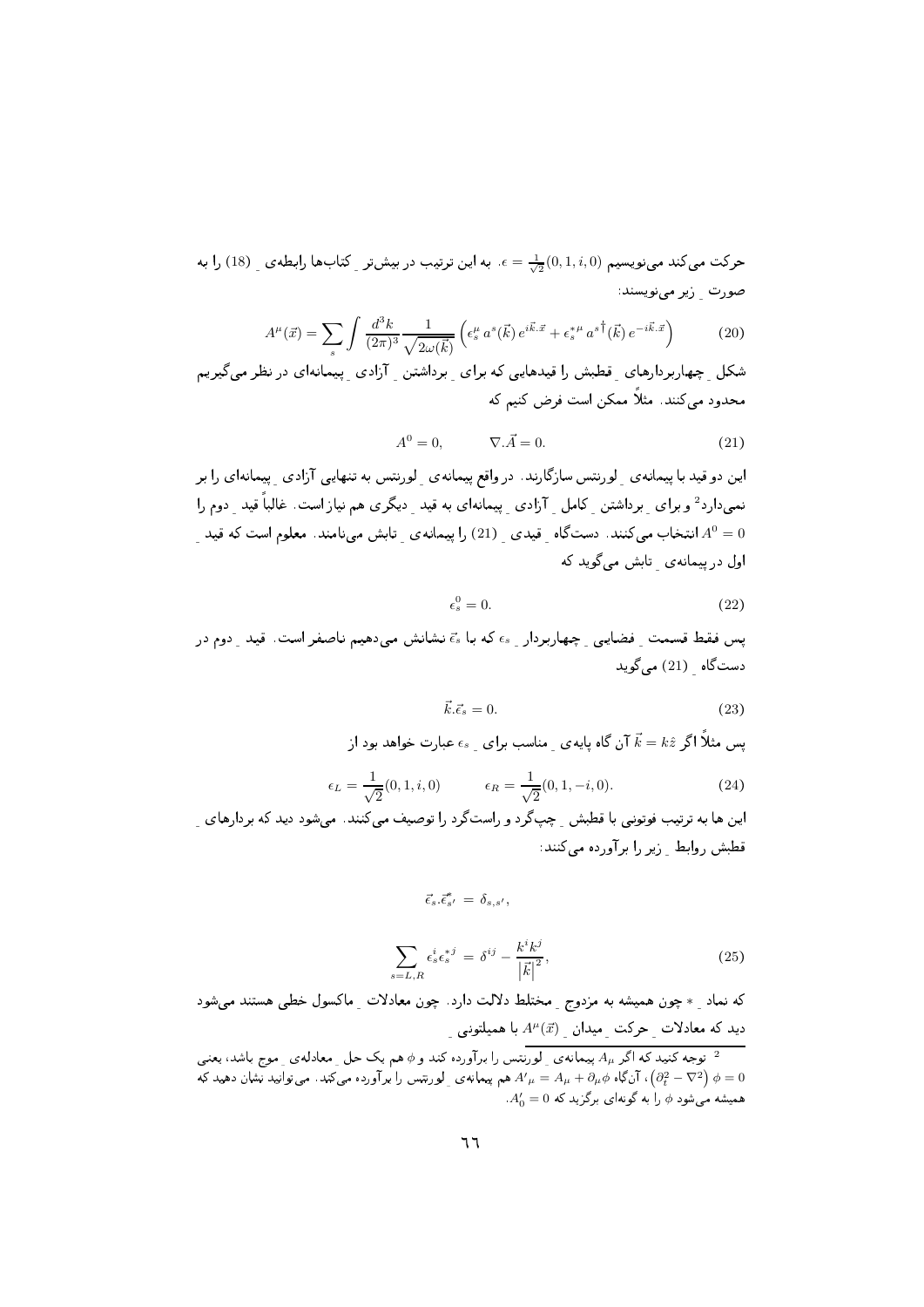$$
H = \int \frac{d^3k}{(2\pi)^3} \sum_{\mu} \left( h_r^{\mu}(\vec{k}) + h_i^{\mu}(\vec{k}) \right)
$$
  
= 
$$
\int \frac{d^3k}{(2\pi)^3} \sum_{\mu} h^{\mu}(\vec{k})
$$
  
= 
$$
\sum_{s=L,R} \int \frac{d^3k}{(2\pi)^3} h^s(\vec{k})
$$
 (26)

داده می شود. در این تساویها

$$
h^{\mu}(\vec{k}) = \omega(\vec{k})a^{\mu}(\vec{k})^{\dagger}a^{\mu}(\vec{k})
$$

$$
h^{s}(\vec{k}) = \omega(\vec{k})a^{s}(\vec{k})^{\dagger}a^{s}(\vec{k}),
$$
(27)

که در آنها از جملهی ِ ثابت ِ  $\frac{1}{2}\omega(\vec{k})$  چشمپوشی کردهایم. تساوی ِ دوم در رابطهی ِ (26) با توجه به این نکته به دست آمده است که مثلاً

$$
\int d^{3}k \,\omega(\vec{k}) a_{r}^{\mu}{}^{\dagger}(\vec{k}) a_{i}^{\mu}(\vec{k}) = \frac{1}{2} \int d^{3}k \,\omega(\vec{k}) \left( a_{r}^{\mu}{}^{\dagger}(\vec{k}) a_{i}^{\mu}(\vec{k}) + a_{r}^{\mu}{}^{\dagger}(-\vec{k}) a_{i}^{\mu}(-\vec{k}) \right)
$$

$$
= \frac{1}{2} \int d^{3}k \,\omega(\vec{k}) \left( a_{r}^{\mu}{}^{\dagger}(\vec{k}) a_{i}^{\mu}(\vec{k}) - a_{r}^{\mu}{}^{\dagger}(\vec{k}) a_{i}^{\mu}(\vec{k}) \right)
$$

$$
= 0. \tag{28}
$$

برای به دست آوردن تساوی رسوم در رابطهی ر (26) از معادلههای ر (19)، (22) و (25) کمک گرفته|م

معادلهءي شرودينگر

$$
H|\psi\rangle = i \,\partial_t |\psi\rangle \,, \qquad H = \sum_{s=L,R} \int \frac{d^3k}{(2\pi)^3} \, h^s(\vec{k}) \tag{29}
$$

را میشود با انتخاب مناسبی از پایه ی ِ فضای ِ هیلبرت به سادگی حل کرد. این پایه ی ِ مناسب به صورت أزير نوشته مى شود،

$$
|\psi\rangle = \prod_{\vec{k},s} |\phi(\vec{k},s)\rangle \tag{30}
$$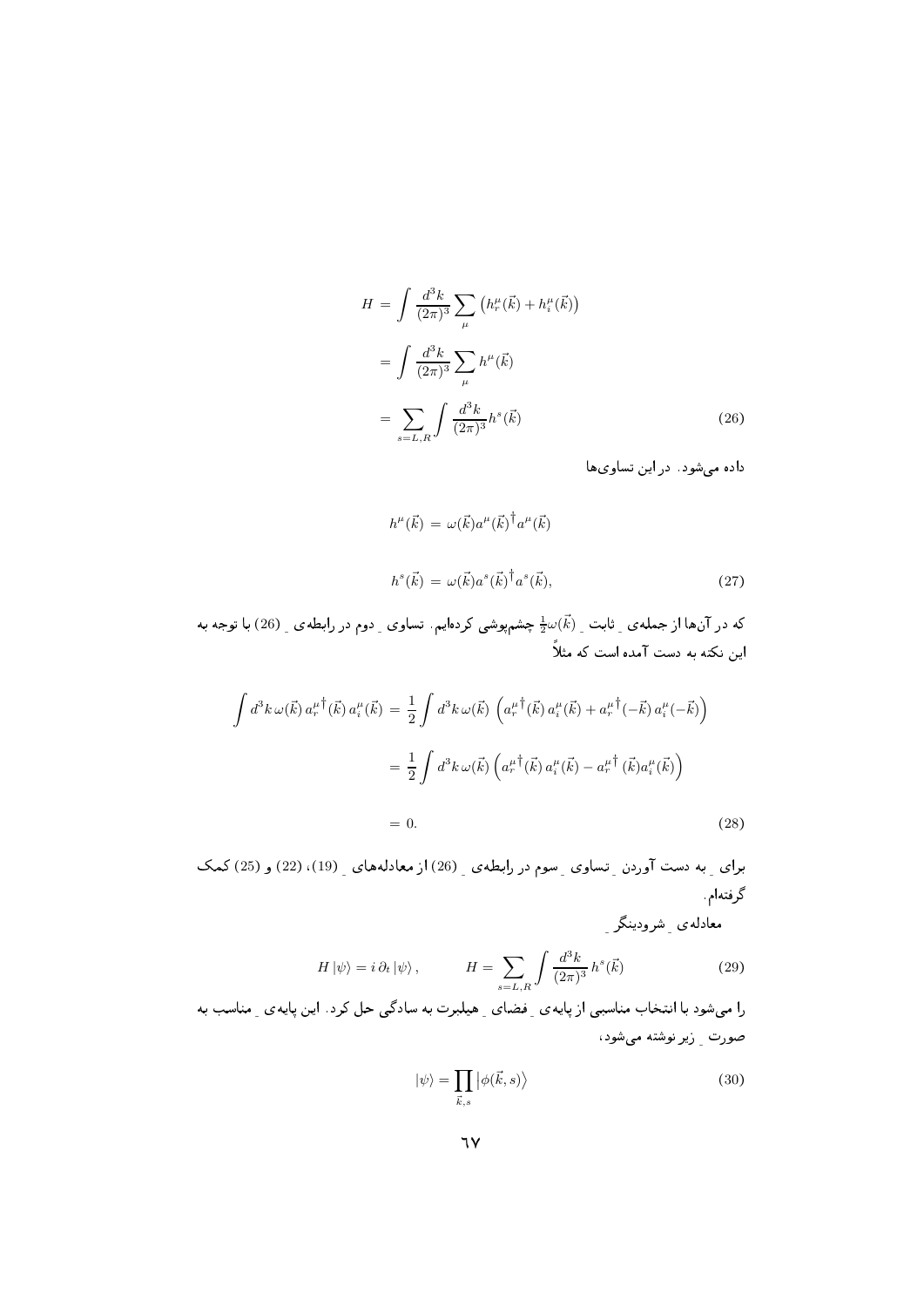که در آن  $\ket{\phi(\vec{k},s)}$  ویژهتابع همیلتونی  $h^s(\vec{k})$  است. چون  $h^s(\vec{k})$  همیلتونی یک نوسانگر هماهنگ  $\;$  ساده است می شود آن را به سادگی برحسب ِ پایه $\; \mathcal{C} \left( \vec{k} \right) \big\rangle \;$  بسط داد که با رابطه $\;$  ریر تعريف مي شود،

$$
\left|n^s(\vec{k})\right\rangle = \left[a^{s\dagger}(\vec{k})\right]^n \left|0\right\rangle. \tag{31}
$$

$$
H|0\rangle = 0,\t\t(32)
$$

که در نتیجه

$$
h^{s}(\vec{k})\left|0\right\rangle = 0, \qquad \Rightarrow \qquad a^{s}(\vec{k})\left|0\right\rangle = 0. \tag{33}
$$

به این روش کوانتش ِ میدانهای ِ کلاسیک،کوانتش ِ دوم می گویند. این ایده آنقدر خوب بود که مردم را کم کم وسوسه کرد همان طور که فوتون را کوانتم -میدان -کلاسیک - ماکسول می گیرند، مثلاً الکترون را هم کوانتم ً میدان کلاسیک ً دیراک و پایون را کوانتم ً میدان کلاسیک ً کلّین ـ گوردُن  $^3$  بگیرند.

معادله ی۔ موج ِ کلین ـ گوردن یک معادله ی ِ موج ِ کلاسیک ِ خطی است که میدان ِ اسکالر ِ لورنتسی  $\phi(\vec{x},t)$  را توصیف میکند. این معادله برای ِ مؤلفههای ِ فوریهی ِ  $\phi(\vec{x},t)$  به صورت ِ زیر نوشته مے شود،

$$
\left(\partial_t^2 - \omega(\vec{k})^2\right)\tilde{\phi}^\mu(\vec{k},t) = 0, \qquad \omega(\vec{k}) = \sqrt{|\vec{k}|^2 + m^2}, \qquad (34)
$$

که  $m$ جرم پایون است. معادلهی (34) معادلهی جرکت یک نوسانگر هماهمنگ ساده با بسامد  $\vec{k)}$  است. با تکرار آنچه که برای کوانتش میدان ماکسولی گفتیم میشود دید که همیلتونی عبارت است از

$$
H = \int \frac{d^3k}{(2\pi)^3} \omega(\vec{k}) f(\vec{k}) f(\vec{k}), \qquad (35)
$$

که  $f^{\dagger}(\vec{k})$  و  $f^{\dagger}(\vec{k})$  عمل $\delta$ رهای فنا و خلق ِ پایونی به تکانهی ِ  $\vec{k}$  هستند و از جملهی ِ ثابت چشمیوشی کردهایم . ممکن است ایراد بگیرید که این جمله یک بینهایت  $\frac{d^3k}{(2\pi)^3} \frac{1}{2} \omega(\vec{k})$ است و نمیشود از آن چشمپوشی کرد . ممکن است حتی بگویید که اگر فرمولبندی درست نظریه ی میدانهای ِ کوانتمی مستلزم ِ دور انداختن ِ این جمله باشد باید نتیجه گرفت که نظریه ی ِ میدانهای ِ کوانتمی پایه و اساس درستی ندارد.

<sup>3</sup> توجه کنید که پایونها ذرات -بنیادی نیستند اما در پراکندگی های -کم انرژی در برهمکنش الکترومغناطیسی،  $\pi^\pm$  را میشود به خوبی با میدان ِ کلین ـ گوردن ِ مختلط توصیف کرد.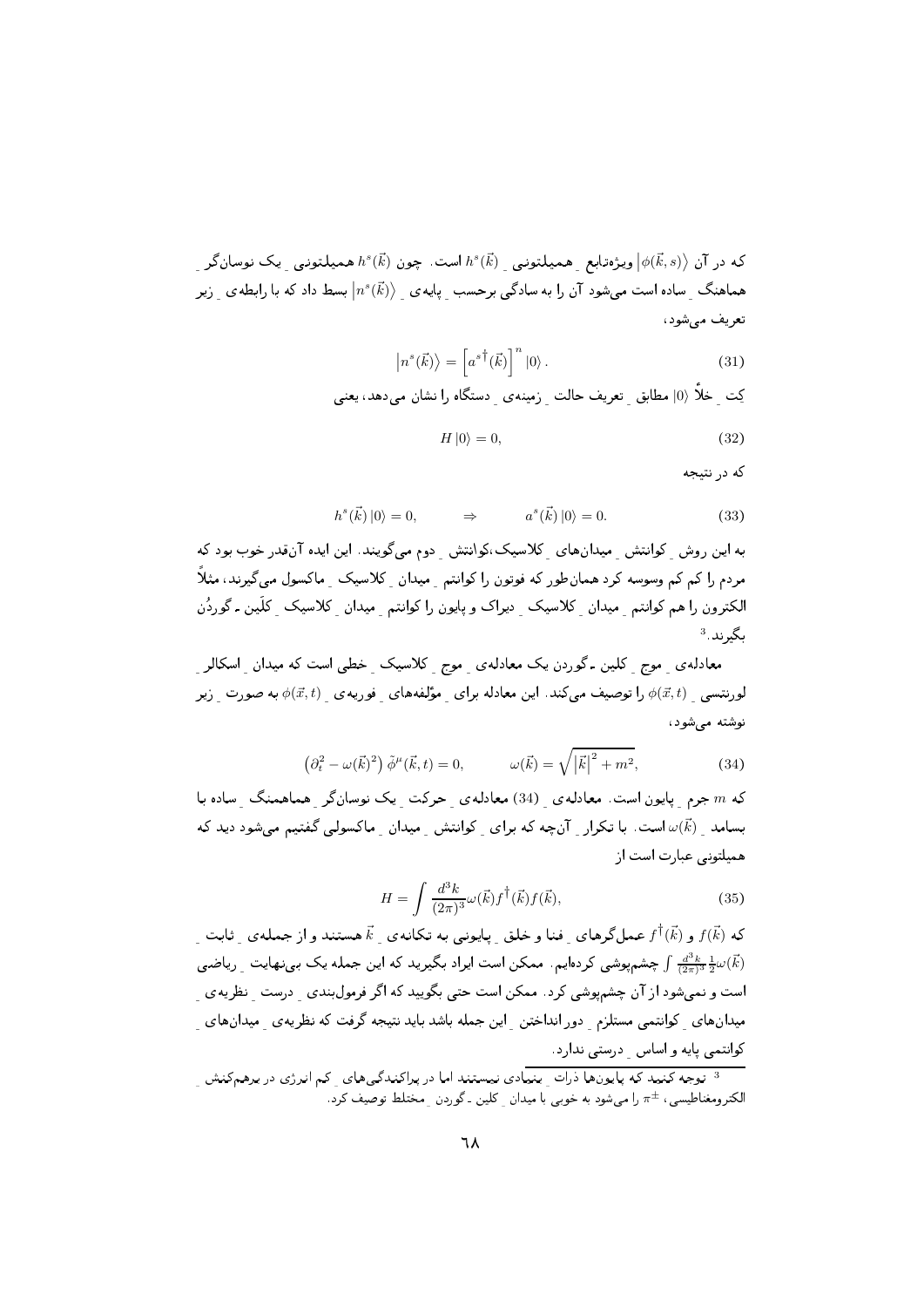$k\in\left(0,\infty\right)$  در جواب این ایرادات توجه کنید که فرض  $k\in\left(0,\infty\right)$  علی الاصول فرض درستی نیست. چرا که در  $E_{\text{Planck}}$  آثار گرانشی اجتنابنایذیر است و از فیزیک هسامچالهها می دانیم که نظریهی میدانهای کوانتمی در آن انرژیها صحیح نیست. پس علی الاصول در تمام این انتگرالگیریها  $E_{\rm Planck} \simeq 10^{19} {\rm GeV}$  که  $\Lambda$  پارامتر  $\Delta$ رخواهی است که باید به حد کافی از  $E_{\rm Planck} \simeq 10^{19} {\rm GeV}$  کوچکتر باشد. البته ۸ باید به حد کافی از انرژیهای آزمایشگاههای ما بزرگتر باشد. انرژی شتابدهنده یال اج سی 14TeV خواهد بود . این میگوید که نظریه یمیدانهای کوانتمی برای محاسبات ً مربوط به رویدادهای گخروجی گشتابدهنده خوب است مگر این که به دلیلی انرژی یلانک کمتر از حدس اولیهی ما و در حدود همان چند ده TeV باشد<sup>4</sup>. خوشبختانه «معادلات گروه بازبهنجارش» نشان میدهند که مقدار مشاهدهپذیرهای فیزیکی که در نظریه ی میدانهای کوانتمی در انرژیهای  $\Lambda\ll\Lambda$  محاسبه می شوند به مقدار پارامتر دلخواه  $\Lambda$ حساس نیستند.

به این ترتیب نظریهای که میٖنویسیم یک نظریهی ۲مؤثر است به این معنا که از آن فقط انتظار داریم فیزیک ِ انرژیهای ِ پایین (در مقایسه با انرژی ِ پلانک) را به درستی توصیف کند و آن مقدار ثابت هم یک مقدار محدود است که می شود آن را کنار گذاشت. البته اگر بخواهید یای گیهان شناسی را هم به میان بکشید دیگر کنار گذاشتن این جمله کار صحیحی نیست چرا که این جمله در معادلات اینشتین به شکل ِ یک ثابت ِ کیهانشناسی ِ خیلی بزرگ ظاهر میشود و منشأ ِ مشکلی است که به آن «مسأله ی ثابت کیهان شناسی» می گویند [۳].

برای ِ استفاده ی بعدی تصریح میکنم که جبر عملگرهای خلق و فنا با رابطه ی زیر داده مے شود،

$$
[f(\vec{k}), f^{\dagger}(\vec{k}')] = \delta^3(\vec{k} - \vec{k}'). \tag{36}
$$

به علاوه در تصویر هایزنبرگ،

$$
\phi(t,\vec{x}) = e^{iHt} \phi(\vec{x}) e^{-iHt}
$$
\n
$$
= \int \frac{d^3k}{(2\pi)^3} \frac{1}{\sqrt{2\omega(\vec{k})}} \left( f(\vec{k}) e^{-i(\omega(\vec{k})t - \vec{k}.\vec{x})} + f^{\dagger}(\vec{k}) e^{i(\omega(\vec{k})t - \vec{k}.\vec{x})} \right)
$$
\n(37)

توضیح ِ ویراستار: معمولاً منظور از انرژی ی ِ پلانک $\hbar\,c^5/G$  است که تقریباً TeV توضیح ِ ویراستار: معمولاً منظور از انرژی ی ِ پلانک در این جا منظّور ِ نویسنده انرژی ای است که در برخ ی مدلها ی ِ جهانشامهای ظاهر میشود (ر.ک. به مرجع ِ 1 ِ همين مقاله).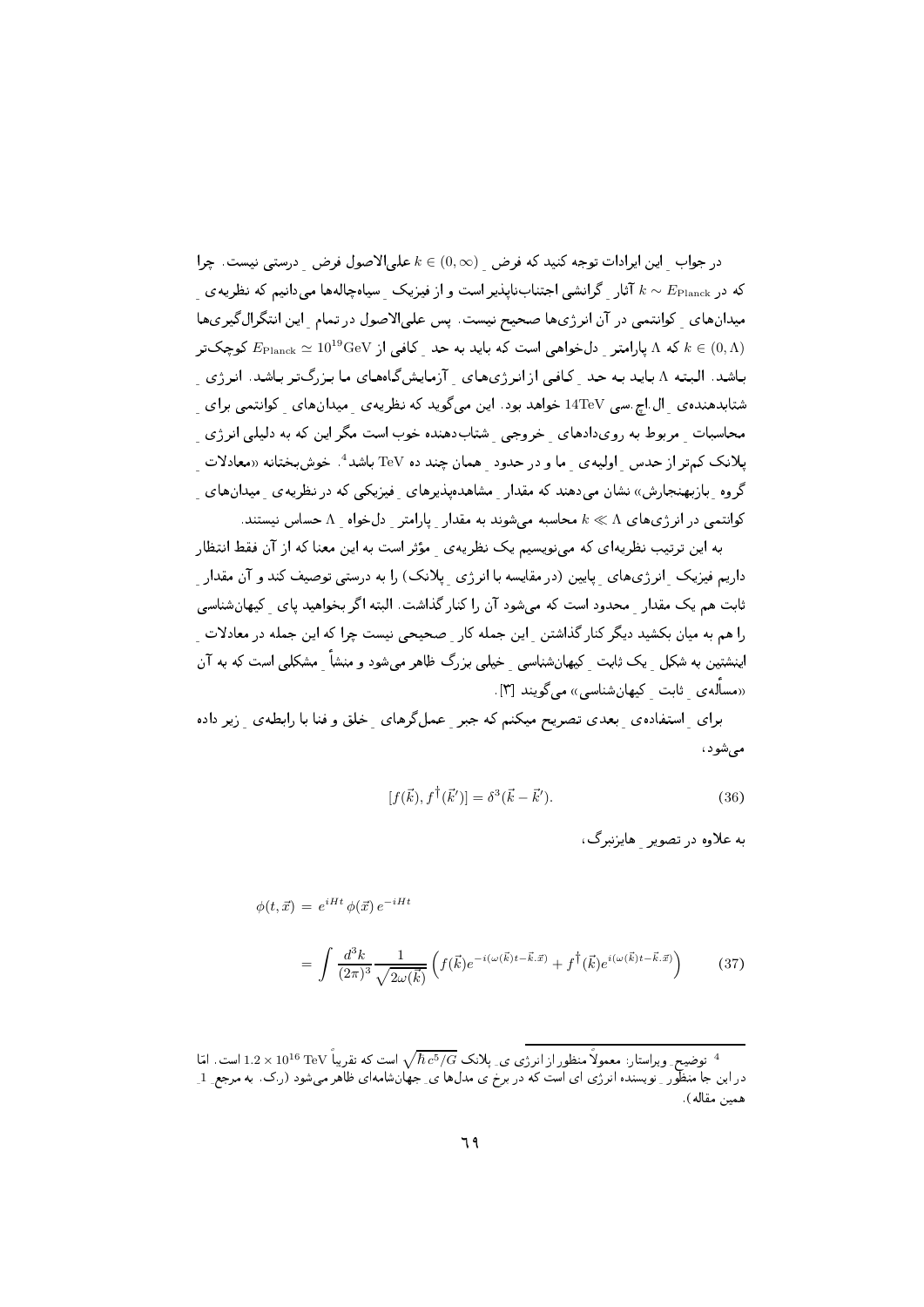#### نظریه ی ذره تبادلی 3

برای به دست آوردن برهمکنشها ممکن است این ایده را به کار ببریم که برهمکنش را نتیجهی انتشار یک ذروی واسطه بین دو ذروی در حال برهمکنش بدانیم. نقش این ذروی واسطه این است که کمی انرژی و تکانه بین این دو ذره جابهجا میکند. از نظر ما که آن ذرهی واسطه را نمبي بينيم اتفاقي كه مي افتد اين است كه دو ذره در حين گذر از كنار هم انرژي و تكانهشان تغيير می کند و نتیجه می گیریم که با یکدیگر برهمکنش کردهاند. در نظریه ی میدانهای کوانتمی شکل برهم کنشها را با شرطهایی مثل «موضعی بودن»، «ناوردایی لورنتس» و«بازبهنجارپذیری» تعیین می کنند که از حوصلهی لین مقاله خارج است و خوانندهی علاقمند باید برای پادگرفتن آنها یک درس ِ نظریهی ِ میدانهای ِ کوانتمی بگذراند. اما میشود دید که با به کار گرفتن آنچه که از نظریه ی میدانهای کوانتمی در بخش قبل یاد گرفتیم و قناعت به همان توصیف کیفی ایده ی ذره ی تبادلی می توانیم دست کم رفتار  $r^{-1} \sim V(r) \sim V(r)$  پتانسیل الکتریکی که در این دیدگاه باید ناشی از مبادله ی یک فوتون باشد و یا پتانسیل یوکاوا که باید ناشی از مبادله ی یک پایون باشد را به دست آوريم.

بگذارید با پتانسیل ¸ یوکاوا شروع کنیم. این پتانسیلی است که انتظار میرفت برهمکنشهای ¸ هستهای را توصیف کند و شکل آن به صورت زیر است:

$$
V(r) \sim \frac{e^{-mr}}{r}.\tag{38}
$$

در این رابطه پارمتری است که برد هنیروی هستهای را تعیین می کند. چون ابعاد هستهها از  $m$ مرتبه ی جند فرمی است یس  $100\text{MeV} \simeq m \simeq 1$  که به جرم پایون خیلی نزدیک است. میشود دید که اگر نیروی ِ هستهای را ناشی از مبادلهی ِ یک پایون بین ِ دو نوکلئون بدانیم برهمکنش ِ حاصل با یتانسیل (38) داده می شود که در آن  $m$  جرم پایون باشد.

#### ذرات مجازى

پیش از محاسبه ی پتانسیل بهتر است ببینیم که درات واسطهای که در ایدهی دروی تبادلی با آنها سروکار داریم صرف نظر از فوتون یا پایون بودن چه ویژگیهای دینامیکی دارند. برای این کار بهتر است برهمکنشی بین ِ یک ذرهی ِ سبک به جرم ِ  $m$  و یک ذرهی ِ خیلی سنگین به جرم ه $\mathscr{M} \to \mathscr{M}$  را بررسی کنیم. سبک یا سنگین بودن در این جا اشاره به نسبت حرم سکون ذرات به انرژی <sub>-</sub> جنبشی <sub>-</sub> آنها در دستگاه <sub>-</sub> مرکز <sub>-</sub> جرم دارد . میدانیم که پس از برخورد انرژی <sub>-</sub> جنبشی دروی  $M$  تغییری نمیکند هر چند تکانهاش به اندازوی  $\vec{P}=-\Delta \vec{p}$  تغییر میکند که تغییر تکانهی دروی  $m$  در اثر برخورد است. اگر ایدهی دروی تبادلی را پذیرفته باشیم  $\Delta \vec{p}$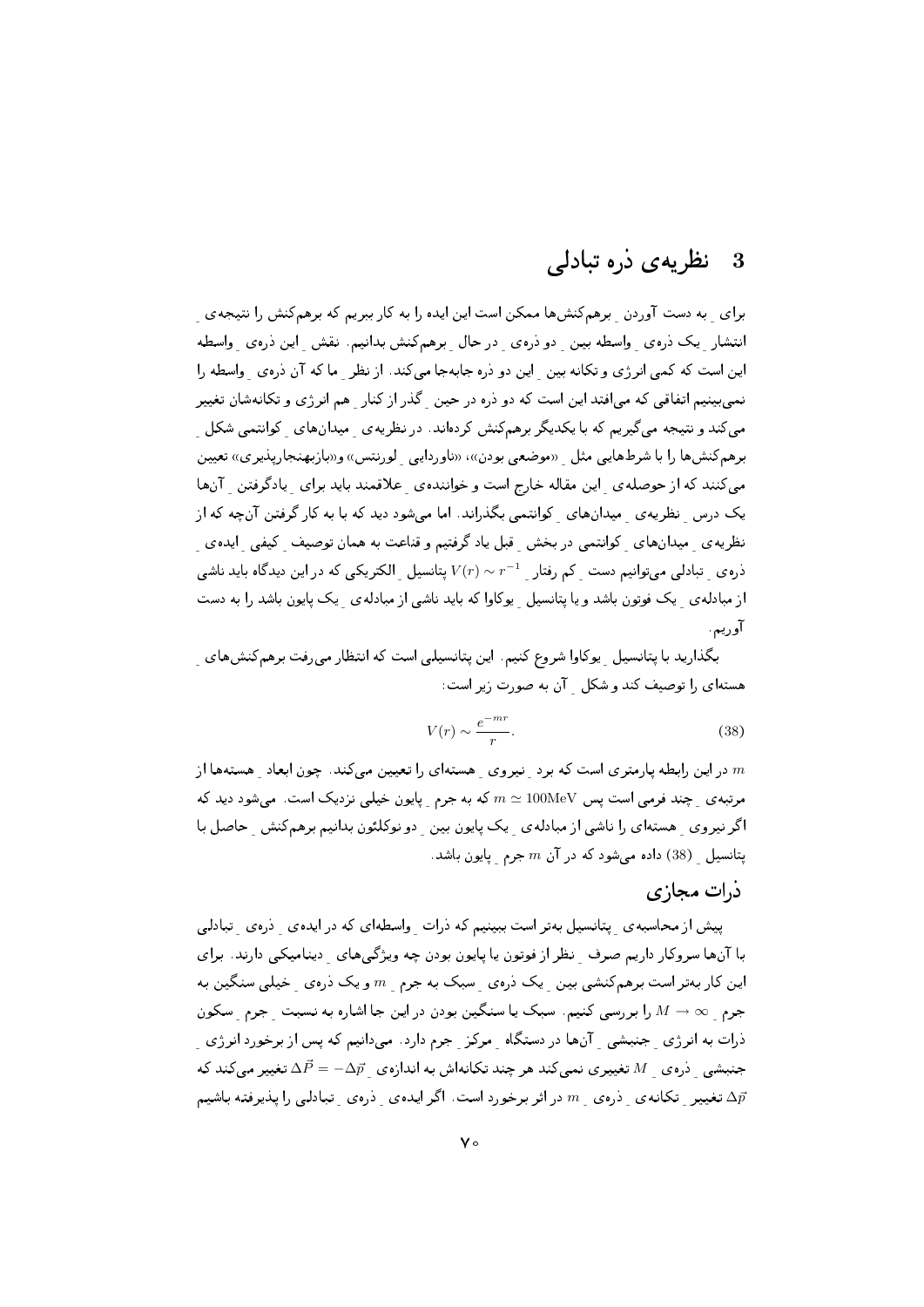آنگاه این برهمکنش را نتیجهی هجادلهی آذرهای به تکانهی  $\vec{q} = \Delta \vec{p}$  و انرژی  $q^0 = 0$  بین  $\vec{q}$ و M میدانیم. چنین ذرهای «حقیقی» نیست چرا که میدانیم برای همهی ذرات حقیقی  $m$ چهاربردار تکانه در شرط 0 $q^2 \geq 0$  صدق می $z$ ند. اما در این آزمایش خاص دیدیم که چهاربردار تکانهی دروی تبادلی این شرط را برآورده نمیکند. از این رو چنین درهای را «مجازی» مینامیم. توجه کنید که فرض  $\infty \to M \to N$  برای رسیدن به این نتیجه ضروری نیست. در واقع برای هر دو ذرهى \_ دلخواهي مىشود با استفاده از ناوردايى \_  $-q^2$  تحت \_ تبدلات \_ لورنتس مسأله را در دستگاه  $M\rightarrow\infty$  مختصات -نسببی - دو ذره حل کرد که عملاً معنی $\mathbb{R}^d$  معنی اش این است که جرم - یکی از آنها را گرفتهایم.

#### يتانسيل يوكاوا

فرض کنید که درهی میادله شده در آزمایش بالایک پایون به جرم هسی ایوده باشد که بین یک نوکلئون و یک هسته ی ً سنگین مبادله میشود. تابع موج ٍ دستگاه پیش از مبادله را با

$$
\psi(\vec{p}, \vec{P}; x) = e^{i(\vec{p} \cdot \vec{x} - E_p t)} e^{i(\vec{P} \cdot \vec{x} - E_P t)}
$$

که در آن  $E_p = p^0$  انرژی ِ دروی ورودی با تکانهی  $\vec{p}$  را نشان میدهد و حالت ِ نهایی آن را با  $E_p = p^0$ نمایش میدهیم که  $*$ مزدوج ۲مختلط را نشان میدهد. برهمکنش نتیجهی ۲مبادلهی  $\psi^{*}(\vec{p'},\vec{P}';x)$ یایونی با تکانه ی ه $q^\mu$  بین دو نوکلئون است. این پایون ممکن است در نقطه ی  $x^\mu(t,\vec{x})$  خلق شده و در (نیبست و ما باید در محاسبه ی دامنه ی  $y^\mu$  و شعلوم نیست و ما باید در محاسبه ی دامنه ی  $y^\mu=(t',\vec{y})$ پراکندگی همه ی ِ رویدادهای ِ ممکن را به حساب بیاوریم. پس دامنه ی ِ پراکندگی با رابطه ی ِ زیر داده می شود، <sup>5</sup>

$$
T(p, P; p', P') \sim \int d^4y \, d^4x \, \psi^*(\vec{p'}, \vec{P'}; y) \, \psi(\vec{p}, \vec{P}; x) \, \langle 0| \, T\phi(t', \vec{y})\phi(t, \vec{x}) \, |0\rangle \,. \tag{39}
$$

 $\cdot^6$ نماد  $T$  به این معنی است که اگر  $t < t'$  یایون از  $m$  به  $M$  و اگر  $t > t'$  یایون از  $M$  به  $m$  تابیده است

$$
\Gamma \phi(t', \vec{y}) \phi(t, \vec{x}) = \begin{cases} \phi(t', \vec{y}) \phi(t, \vec{x}), & t < t', \\ \phi(t, \vec{x}) \phi(t', \vec{y}), & t > t'. \end{cases}
$$
(40)

در نظریه ی میدان های کوانتمی  $\langle 0|\,T\phi(y)\phi(x)\,|0\rangle$  را تابع دو نقطه ای می نامند. محاسبه ی تابع  $t < t'$  دو نقطه ای کار آسانی است. فرض کنید  $t < t'$ ، آن گاه

$$
\langle 0|T\phi(t',\vec{y})\phi(t,\vec{x})|0\rangle = \langle 0|\phi(t',\vec{y})\phi(t,\vec{x})|0\rangle
$$

5 در این رابطه چون ضرائب <sub>ی</sub> مددی را نادیده گرفتمام از نماد ی ~ به جای ِ نماد ِ معمول ی = استفاده کردهام.  
6 مثلاً برای ہ 1۲ × 1، با توجه به رابطهی ہ (37)، ۱۱) ہ تابع ِ موج یک پایون ِ جای گزیده در نقطهی ہیک پاکون ہیوکیدیدہ در نقطهی ہے
$$
(\vec{y}, t)
$$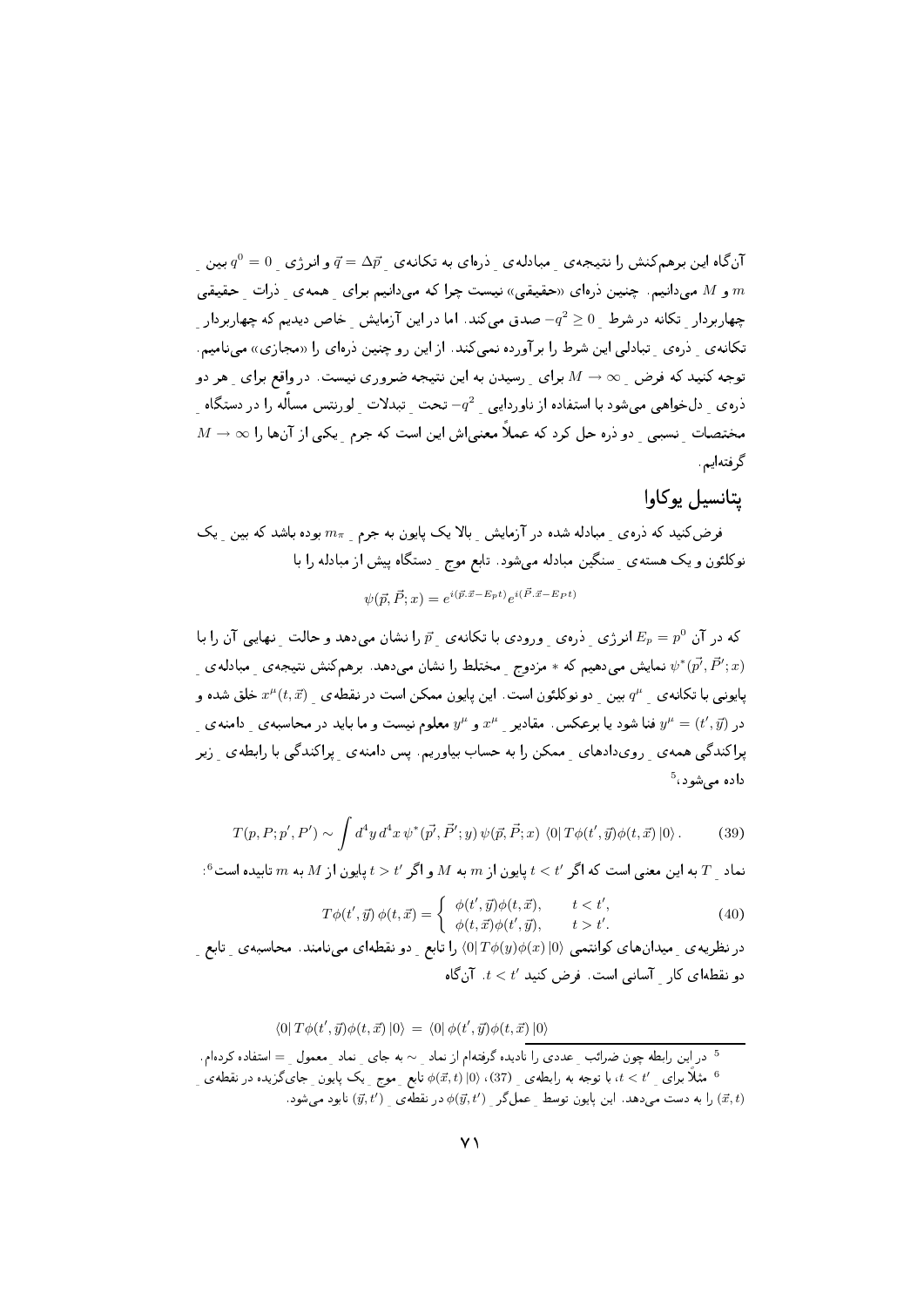

شکل ۱: پربند ِانتگرالگیری روی ِ  $q^0$ . قطبها در  $\pm\omega(\vec{q})$  واقعند.

$$
= \int \frac{d^3q}{(2\pi)^3} \frac{1}{2\omega(\vec{q})} e^{-i\omega(\vec{q})(t'-t)} e^{-i\vec{q} \cdot (\vec{x}-\vec{y})}, \tag{41}
$$

که برای به دست آوردن تساوی دوم از معادلات (37) و (36)کمک گرفتهام. میتوانید نشان دهید که به طور کلی

$$
\langle 0|T\phi(y)\phi(x)|0\rangle = \int \frac{d^3q}{(2\pi)^3} \int \frac{dq^0}{2\pi i} \frac{e^{iq.(y-x)}}{(q^2+m^2)},\tag{42}
$$

که انتگرال ِ  $q^0$  روی ِ پربند ِ نشان داده شده در شکل  $( \, \backslash \, )$  گرفته می شود:

می بینید که با انتخاب  $\psi$  این پربند مثلاً برای  $t < t' \leq t < t'$  که باید پربند را در بالا ( $q^0 \to i \infty$ ) بست، در انتگرال  $(42)$  فقط قطب  $q^0=-\omega(\vec{q})$  به حساب می آید که به معادله $(41)$  منجر می شود. برای محاسبه ی دامنه ی گذار توجه میکنیم که

$$
\int d^4y \, d^4x \, \psi^*(\vec{p'}, \vec{P'}; y) \, \psi(\vec{p}, \vec{P}; x) \, e^{iq.(y-x)} = \int d^4y \, d^4x \, e^{-i\Delta p.x} \, e^{-i\Delta P.y} \, e^{iq.(y-x)}
$$

$$
= (2\pi)^8 \delta^4 (q - \Delta p) \delta^4 (\Delta P - \Delta p), \quad (43)
$$

که مثلاً  $p^{\prime}-p^{\prime}=p$ . به شکل ۖ روشنبی  $\delta^{4}(\Delta P-\Delta p)$  به قانون ۖ بقای ۖ انرژی و تکانه ی ۖ خطبی دلالت دارد. با جای گذاری در معادلهی (39) می شود دید که

$$
T(p, P; p', P') \sim (2\pi)^4 \,\delta^4 \,(\Delta P - \Delta p) \,\frac{1}{(p'-p)^2 + m^2}.\tag{44}
$$

برای ِ محاسبه ی ِ دامنه ی ِ پراکندگی برای ِ ذرهی ِ  $m$  روی ِ تمام ِ حالتهای ِ نهایی برای ِ ذره $\,$  ِ انتگرال میگیریم:  $M$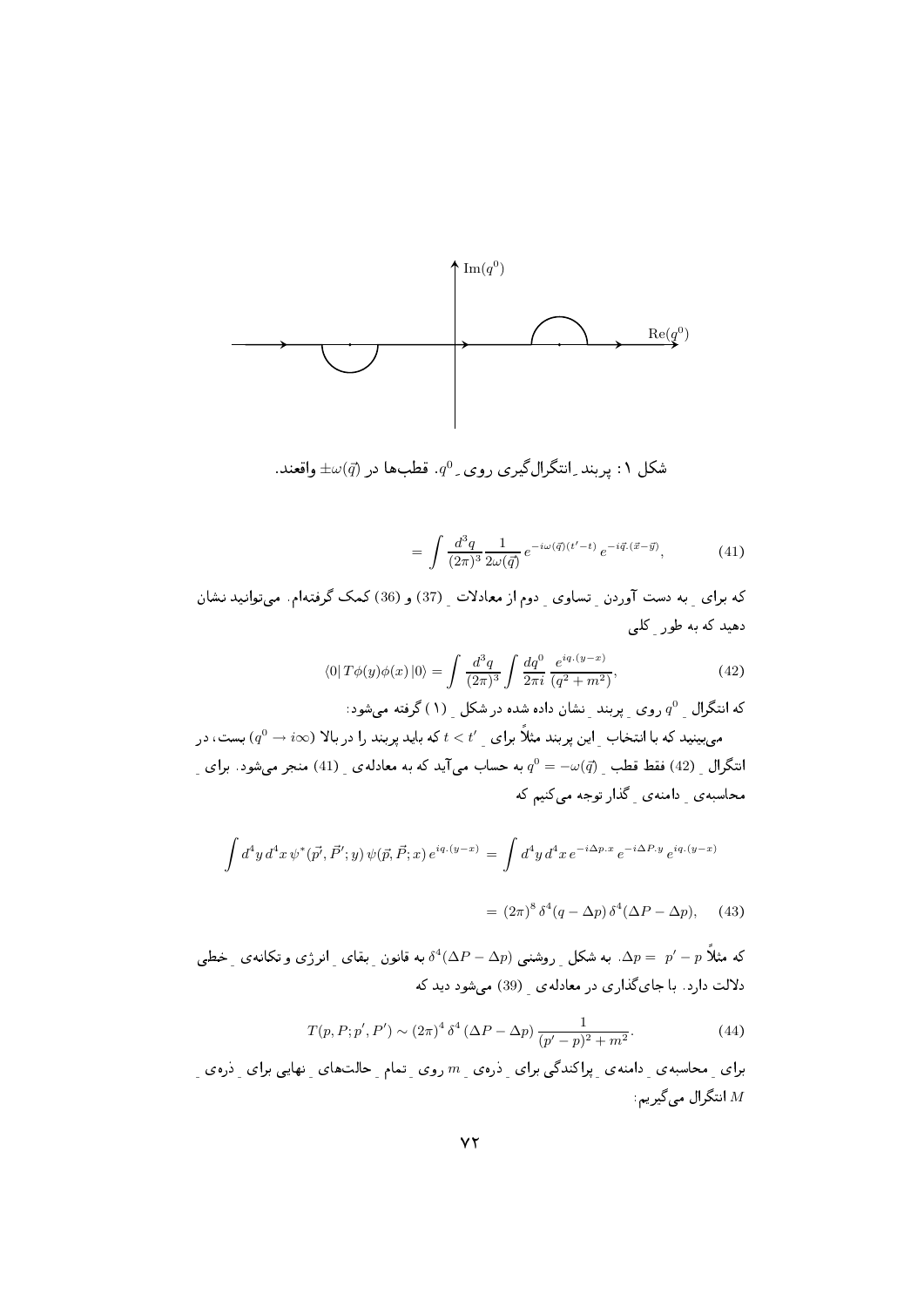$$
\tilde{T}(p, p') = \int \frac{d^3 P'}{(2\pi)^3} T(p, P; p', P')
$$
\n
$$
= 2\pi \delta(p^0 - p'^0) \frac{1}{|\vec{p} - \vec{p'}|^2 + m_\pi^2}
$$
\n(45)

در به دست آوردن  $\Delta P^0 \simeq P^0 \simeq P^0 \simeq P^0 = M$  و در نتیجه  $\Delta P^0 \simeq \Delta P^0 \simeq \Delta P^0$  استفاده کردہام. به سادگے مے شود دید که

$$
\int \frac{d^3k}{(2\pi)^3} \frac{1}{|\vec{k}|^2 + m_\pi^2} \sim \frac{e^{-m_\pi |\vec{x}|}}{|\vec{x}|}. \tag{46}
$$

با مقایسه ی معادله ی (45) با (4) معلوم میشود که نتیجه ی مبادله ی یک پایون ً مجازی بین ً دو نوکلئون در نظریه ی دره ـ تبادلی معادل برهمکنش پوکاوا بین آن دو نوکلئون است.

### یتانسیل کولنے

از محاسباتی که برای به دست آوردن پتانسیل پوکاوا انجام دادیم معلوم میشود که اگر به جای پک پایون به جرم  $m_\pi$  یک فوتون ببیجرم بین  $m$  و  $M$  مبادله شده بود آنگاه نتیجه معادل برهمکنش کولنی بود. به این دلیل تکرار محاسبات لازم نیست. اما پیش از پایان مقاله باید به یک سؤال پاسخ داده شود و آن این است که وقتبی فوتونها مجازی هستند چهگونه آزادی پیمانهای را روی چهاربردار قطبش اعمال میکنیم. روشی که ما برای کوانتش میدان ماکسولی در نظر گرفتیم برای ِ فوتونهای ِ حقیقی خوب بود که پیمانه ی تابش را برآورده میکنند. اما اگر با دقت ِ بیشتری محاسبات آن بخش را بازنگری کنیم می بینیم که فرض 0 $\epsilon_s^0=0$  در کنار تعریف (19) میگوید که

$$
a^{\mu}(\vec{k}) |0\rangle = 0 = a^{\mu}(\vec{k})^{\dagger} |0\rangle, \qquad \mu = 0.
$$
 (47)

این معادلات به وضوح با جبر  $\vec{k}=\vec{k}$   $\vec{k}=\left[a^0(\vec{k}),a^0(\vec{k}')^\dagger\right]=\delta^3(\vec{k}-\vec{k}')$  این معادلات به وضوح با جبر  $\vec{k}$ کردن \_ این مشکل دو کار می شود انجام داد. راه \_ اول که کمتر کسی از آن در این نظریه استفاده کرده است اصلاح ِ جبر است. در این روش به جای ِ جابهجاگر ِ معمولی [, ] از جابهجاگرهای دیراک استفاده مى شود. ييوست 1 را ببينيد.

راه دوم برای رفع این مشکل که خیلی سرراستتر است این است که به جای نظریهی ماکسول از نظریه ی دیگری استفاده کنیم که آزادی پیمانهای نداشته باشد اما مشاهدهپذیرهایش، همان مشاهدهپذیرهای نظریهی ماکسول کوانتمی باشد.

<sup>&</sup>lt;sup>7</sup> برای ِ دیدن ِ این تعارض، کافی است چشم‹اشتی ِ خلاً ِ عملگرهای ِ دوسوی ِ تساوی را حساب کنید. از معادله ی ِ (47) معلوم است که چشم داشتی ِ عمل کُر ِ سَمَتْ ِ چَپ متحد ِ با صفر است در حالی که چشم داشتی ِ . که برابر با خود  $\vec{k} - \vec{k}'$  است متحد با صفر نیست  $\delta^3(\vec{k} - \vec{k}')$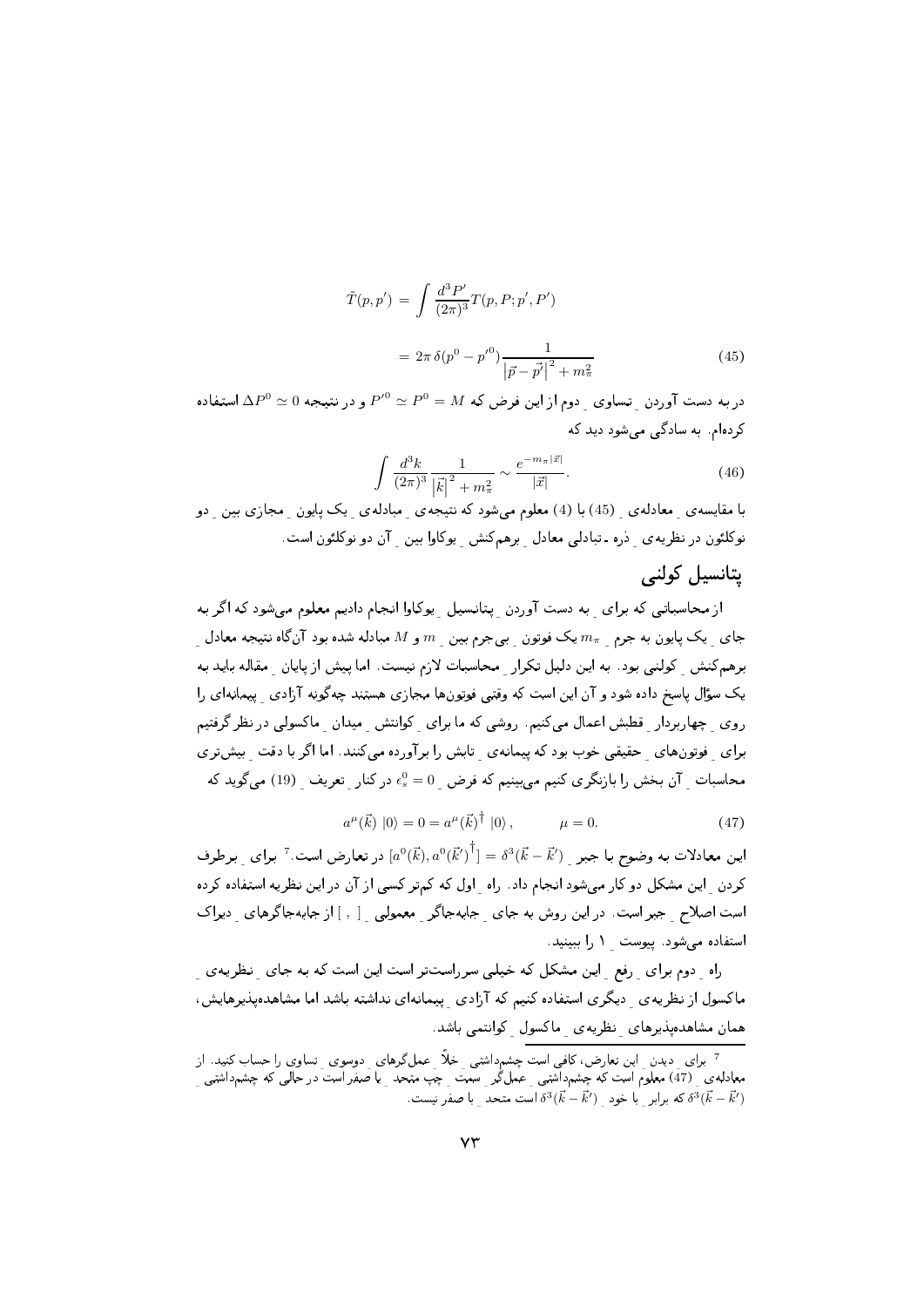سادهترین رده از نظریههایی از این دست را می شود با اضافه کردن پک جمله به معادلات ماکسول به دست آورد. برای پادآوری معادلهی ماکسول به شکل کلی را می نویسم،

$$
\left(\eta_{\mu\nu}\Box - \partial_{\mu}\partial_{\nu}\right)A^{\nu} = 0. \tag{48}
$$

در پیمانه ی لورنتس،  $\partial_{\nu}A^{\nu}=0$ این معادله به شکل معادله ی (5) در می آید. واضح است که این معادله تحت تبدیل ییمانهای  $\partial^{\nu} \phi - A^{\nu} - A^{\nu}$  ناوردا است که  $\phi$  هر تابع مشتق یذیر دل خواهی می تواند باشد. حالا نظریهای را فرض کنید که معادله ی حرکتش اینگونه باشد،

$$
\left(\eta_{\mu\nu}\Box + \left(\frac{1}{\xi} - 1\right)\partial_{\mu}\partial_{\nu}\right)A^{\nu} = 0.
$$
\n(49)

ع در این جا یک پارامتر <sub>\_</sub> دلخواه است. این نظریه را نظریه ی \_ فِرمی مینامم. <sup>8</sup> این نظریه در ∞ → ع همان نظریه ی ماکسول خواهد بود اما مادام لین که 0 $\xi^{-1}\neq \xi^{-1}$ زادی لیمانهای ندارد. پس میشود بدون درد سر آن را کوانتیده کرد. نتیجه برای تابع دو نقطهای چنین خواهد بود (پیوست ٢ را سنىد)،

$$
\langle 0| T A^{\mu}(x) A^{\nu}(y) |0 \rangle = \int \frac{d^3 q}{(2\pi)^3} \frac{dq^0}{2\pi i} \left[ \eta^{\mu\nu} + (\xi - 1) \frac{q^{\mu} q^{\nu}}{q^2} \right] \frac{e^{-iq.(x-y)}}{q^2}.
$$
 (50)

نکتهی جالب این است که در محاسبهی دامنهی گذار جملهی ضریب  $\left(1-\frac{1}{\epsilon}\right)$ صفر میشود. البته اطلاعاتی که در این مقاله آمده است برای دیدن این سازوکار کافی نیست.<sup>9</sup> به هر حال به دلیل ِ این اتفاق مقدار ِ مشاهدهپذیرها از ع مستقل است. پس مشاهدهپذیرهای ِ این نظریه همارز مشاهدهیذیرهای نظریهی ماکسول هستند. غالباً برای آسان شدن محاسبات فرض می کنند 1 = ع و به اين انتخاب پيمانهي فاينمن مي گويند.

در پیمانه ی فاینمن تابع دونقطهای (50) به صورت زیر ساده میشود،

$$
\langle 0| T A^{\mu}(x) A^{\nu}(y) |0\rangle = \int \frac{d^3q}{(2\pi)^3} \frac{dq^0}{2\pi i} \eta^{\mu\nu} \frac{e^{-iq.(x-y)}}{q^2}.
$$
 (51)

اگر برهمکنش ِ دو ذرهی ِ باردار را ناشی از مبادلهی ِ یک فوتون بین آنها بدانیم باید این تابع ِ دو نقطهای را برای ِ محاسبه ی ِ تابع ِ پتانسیل به کار ببریم. با مقایسه ی ِ (51) با (42) و با تکرار ِ محاسباتی که به معادله $_\circ$  (46) انجامید به سادگی میشود دید که برهمکنش ¸حاصل از مبادله $_\circ$  ¸ یک فوتون همان پتانسیل کولونی است که با جایگذاری  $m=0$  در پتانسیل پوکاوا به دست می آید. البته در برهمکنش کولنی فقط بستگی به فاصله مهم نیست و باید به ثابت حفت شدگی هم دقت

<sup>&</sup>lt;sup>8</sup> این روش را فِرمی پیش:هاد داد. به نظرم او تنها کسی است که هم در نظریهپردازی، هم پدیدهشناسی و هم کار ِ آزمایشگاهی و تجربی عالی بوده است.<br>و این واقعیت ِ مفید نتیجِه، ِ برقراری ِ قانون ِ پایستگی ِ بار a = " $\partial_\mu j^\mu = 0$  به عنوان ِ یک اتحاد ِ عملگری است که به آن اتحاد ِ وارْد میگویند. بخش ۷.۴ مرجع [۲] را ببینید.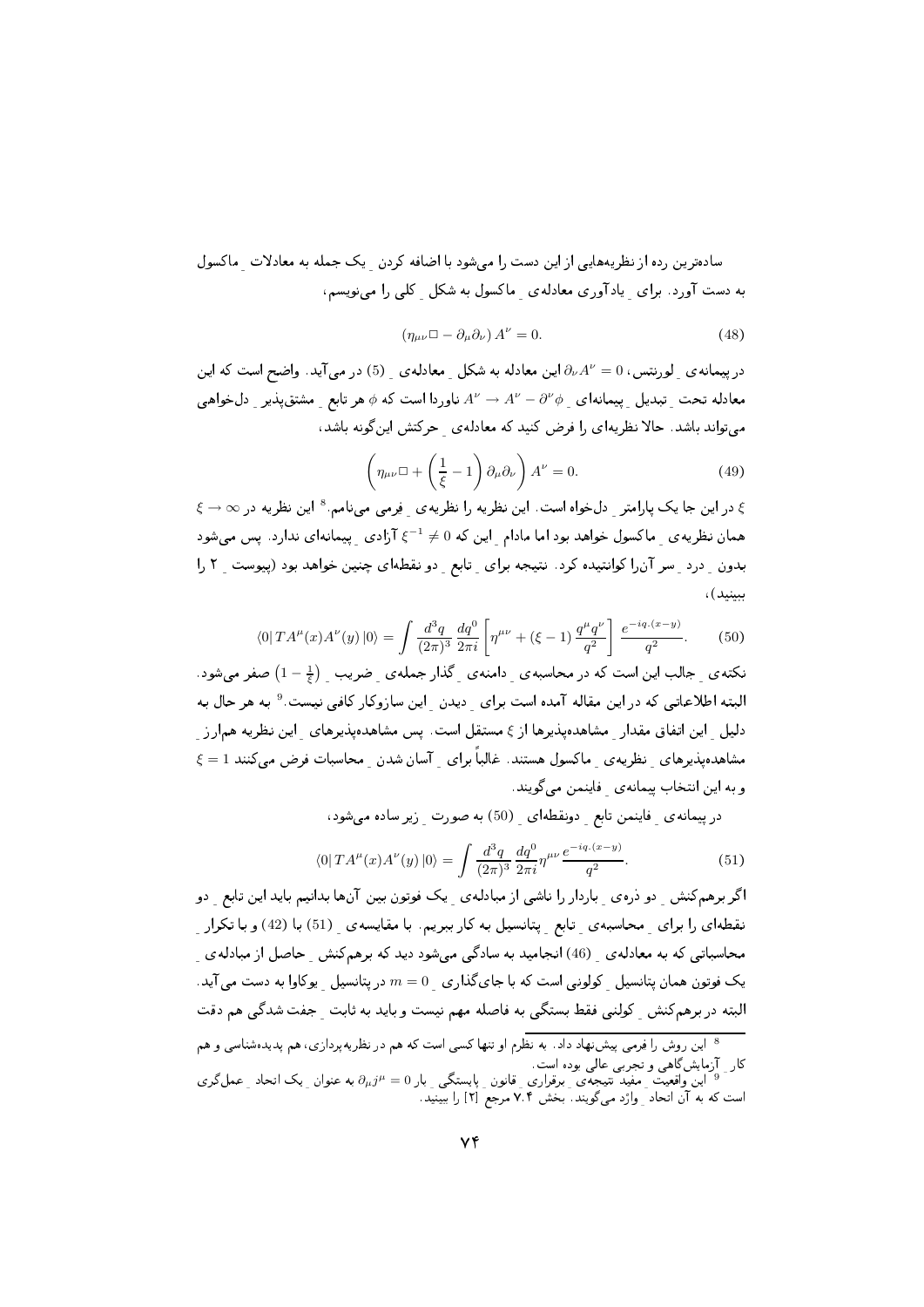کرد. این را به عنوان یک محاسبه ی مفرح برای خواننده ی علاقهمند باقی میگذارم.

## 4 پیوست ِ ۱. جبر دیراک

در این بخش تعریف جابهجاگرهای دیراک را پس از مرور کوتاه نظریهی دستگاههای مقید (البته در سادهترین حالت) ارائه می کنم.

یک دستگاه با دو درجهی آزادی را در نظر بگیرید که لاگرانژی آن به صورت زیر باشد،

$$
L = \frac{1}{2}\dot{y}^2 - x\dot{y} + \frac{1}{2}x^2.
$$
\n(52)

برای  $y$  ساختن همیلتونی باید ابتدا تکانههای  $p_x$  و  $p_y$ هم یوغ مختصات  $x$  و  $y$  را به دست آورد،

$$
p_x = \frac{\partial L}{\partial \dot{x}} = 0,
$$

$$
p_y = \frac{\partial L}{\partial \dot{y}} = \dot{y} - x. \tag{53}
$$

از این جا معلوم میشود که مسیر حرکت دستگاه در فضای فاز مقید به صفحهی  $p_x=0$ است. اما این تنها قید حستگاه نیست. چون این قید از تعریف تکانه نتیجه شد همواره باید برقرار باشد، یعنی باید تقاضا کنیم که

$$
\dot{p}_x = \{p_x, H\} = 0. \tag{54}
$$

در این جا همیلتونی است که با رابطه ی زیر داده می شود،  $H$ 

$$
H = \frac{1}{2}p_y^2 + xp_y.
$$
\n(55)

 $p_y=0$  و { , } نماد ¸ کروشه ی ¸ پواسون است. از این جا معلوم است که ما قید ¸ دیگری هم داریم که با داده میشود. به قید  $p_x=0$  که از تعریف تکانه نتیجه شد قید اولیه میگویند و به قید 0 $p_y=0$  که از دینامیک میآید قید ِ ثانویه میگویند. دستگاه ِ ما قید ِ ثانویه ی ِ دیگری ندارد چرا که کروشه ی پواسون ِ  $p_y$  و همیلتونی متحد ِ با صفر است.

از آن جا که  $0 = \{p_x, p_y\}$  به این دستگاه ِ قیدی، دستگاه ِ قیدی ِ نوع ِ اول میگویند. دستگاه ِ قیدی ِ نوع ِ دوم دستگاهی است که کروشهی ِ پواسون ِ قیدهایش با یکدیگر ناصفر باشد. قیود نوع اول مولد تبدیلات پیمانهای هستند. در واقع میتوانید به سادگی نشان دهید که مولد ِ تبدیلاتی از  $x$  و  $y$  است که لاگرانژی را ناوردا نگاه میدارند.  $\theta$  هر تابع ِ دل خواه  $G=\theta p_y+\dot{\theta} p_x$ (بی نهایت کوچک) از زمان است. تبدیلاتی که G مولد آن است از این قرار است،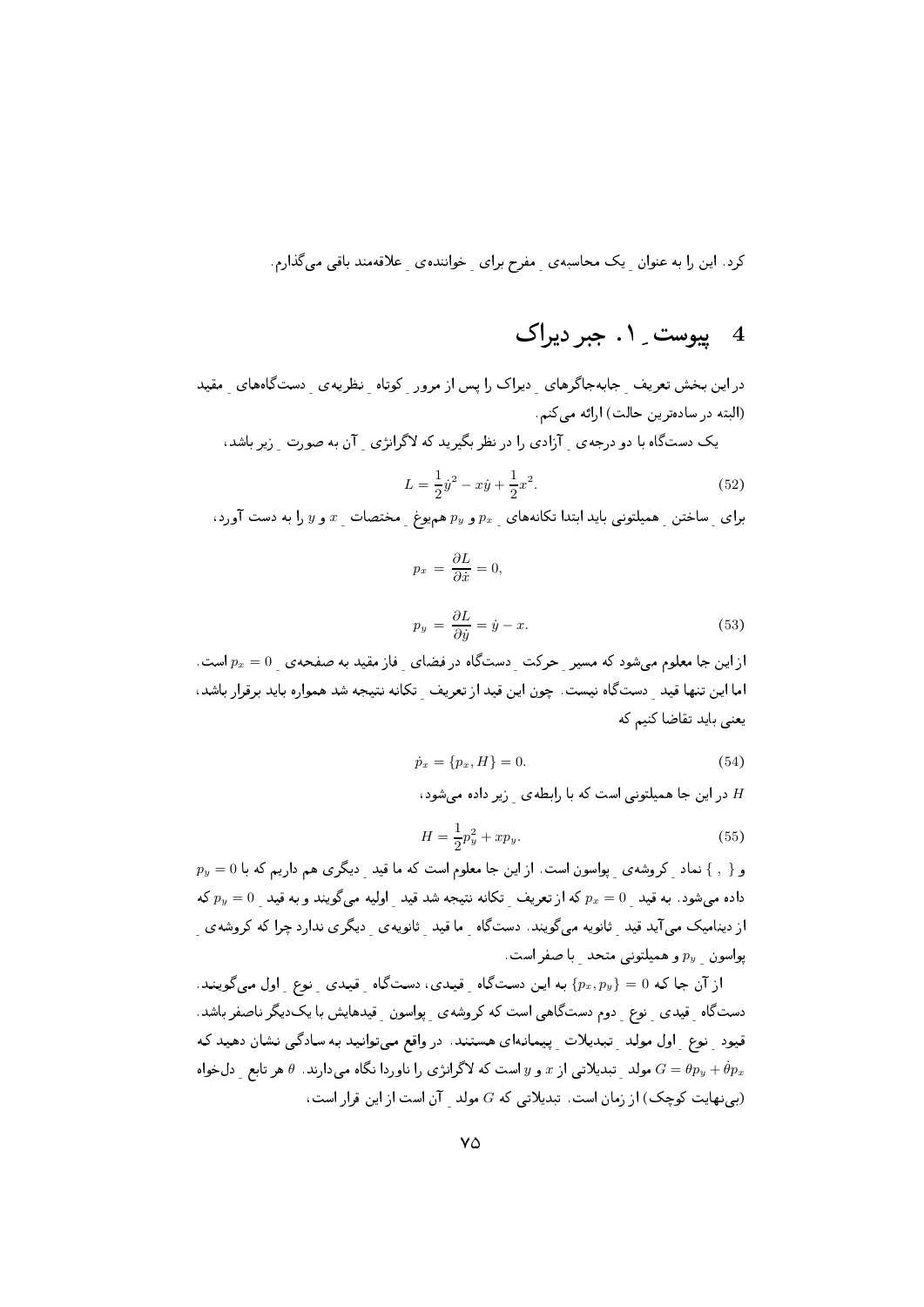$$
\delta x = \{x, G\} = \dot{\theta},
$$
  
\n
$$
\delta y = \{y, G\} = \theta.
$$
\n(56)

برای کوانتش رسم این است که به جای کروشهپواسون جابهجاگر میگذاریم، مثلاً می نویسیم که

$$
[x, p_x] = i\hbar. \tag{57}
$$

اما وقتبی  $p_x$  متحد صفر باشد چهطور می شود چنین راهبی را برای کوانتش در پیشگرفت؟ البته دستگاهی که ما در نظر گرفتهایم خیلی ساده است و چون  $p_y = p_y$  در عمل  $H = 0$  و دیگر شاید لازم نباشد نگران \_ دشواری های \_ کوانتش باشیم. اما می شود مسأله را کمی پیچیده کرد . مثلاً به لاگرانژی یک جملهی نوسانگر هماهنگ ساده بر حسب مختصهی  $z$ اضافه کنید. در این حالت

$$
H = \frac{1}{2m}p_z^2 + \frac{1}{2}m\omega^2 z^2.
$$
 (58)

كوانتش معمولى مى گويد كه

$$
[z, p_z] = i\hbar,\tag{59}
$$

و مثلا

$$
[z, p_x] = 0. \tag{60}
$$

این تساوی آخر با قید ه $p_x = 0$  سازگار است اما همچنان باید به فکر جایگزینی برای (57) باشیم. برای حل این مشکل ابتدا توجه میکنیم که مشاهدهپذیرهای فیزیکی نمیتوانند پیمانهوردا باشند. پس پیش از کوانتش لازم است تثبیت ِ پیمانه کنیم. برای ِ این کار مثلاً قیدهای ِ تثبیت ِ پیمانهی ِ زیرِ را فرض میکنیم،

$$
\chi_1 = x = 0, \qquad \chi_2 = y = 0. \tag{61}
$$

تعریف میکنیم  $\chi_3=p_x$  و  $\chi_4=y$ . ماتریس  $\Delta_{ij}=\{\chi_i,\chi_j\}$  را در نظر بگیرید. این ماتریس معکوسپذیر است. کروشهی دیراک برای دو تابع  $f_1$  و  $f_2$  برحسب کروشهی پواسون و معکوس این ماتریس به روش زیر تعریف می شود،

$$
\{f_1, f_2\}_{\text{Dirac}} = \{f_1, f_2\} - \{f_1, \chi_i\} \Delta_{ij}^{-1} \{\chi_j, f_2\} \tag{62}
$$

واضح است که کروشهی آدیراک هر تابع آدل خواهی با هر کدام از قیدهای  $\chi_i$  متحد با صفر است. از این رو کروشهی ِ دیراک برخلاف ِ کروشهی ِ پواسون با قیدهای ِ 0 =  $\chi_i=0$  سازگار است. برای کوانتش، جابهجاگرهای دیراک بر حسب کروشههای دیراک با جایگذاری آشنای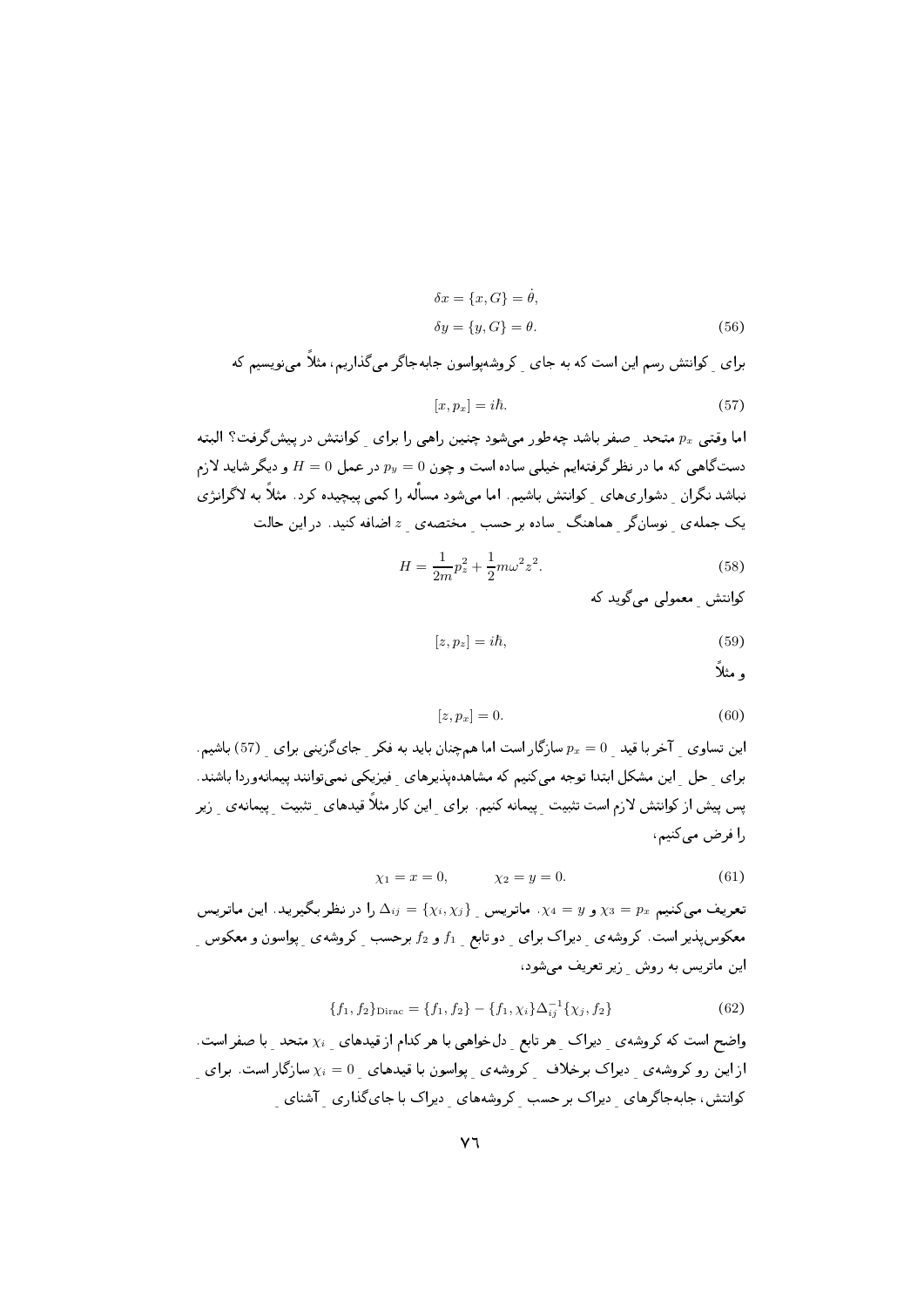$$
\{\ ,\ \}_{\text{Dirac}} \to \frac{1}{i\hbar}[\ ,\ ]_{\text{Dirac}},\tag{63}
$$

تعريف مي شوند.

.<br>قیدهای نظریهی ماکسول خیلی شبیه قیدهایی است که ما در این مثال مطالعه کردیم. در نظریه ی ماکسول هم فقط یک قید اولیه  $\Pi^0=\Pi^0=0$  و یک قید ثانویه ی  $\vec \Pi=0$  داریم. در این جا تکانهی همیوغ  $A^\mu$  است. پیمانهی تابش  $A^0=0$  و  $\bar{\lambda}$  هم درست همانند قیود تثبیت  $\Pi^\mu$ پیمانهای است که این جا در نظر گرفتیم. جالب است که توجه کنید که چون آآ همان میدان <sub>ـ</sub> الکتریکی 

همان طور که دیدید جابهجاگرهای دیراک یک الگوی سازگار کوانتش ارائه میکنند. دلیل آن كه اين روش مورد توجه نيست هموردا نبودن آن تحت تبديلات لورنتس است. با اين حال مى شود دید که مشاهدهپذیرها در این الگوی کوانتش همارز مشاهدهپذیرها در روش فرمی هستند. بهترین راه ِ اثبات ِ همارزی ِ این دو روش و در واقع سرراستترین روش ِ مطالعه ی ِ نظریه ی ِ میدانهای ِ کوانتمی روش ِ انتگرال مسیر است، به ویژه زمانی که ناچار از مطالعهی ِ نظریهای با تقارن پیمانهای ِ ناآبلبی مثل ِ برهمکنشهای ِ ضعیف و قوی ِ هستهای باشیم.

# 5 پیوست ِ ۲. تابع دو نقطهای در نظریهی فرمی

نظریه ی فرمی با لاگرانژی

$$
\mathcal{L} = -\frac{1}{4} F_{\mu\nu} F^{\mu\nu} - \frac{1}{2\xi} \left( \partial_{\mu} A^{\mu} \right)^2, \tag{64}
$$

داده می شود. با چشمپوشی از جملات مرزی در کنش،<sup>10</sup> می شود لاگرانژی را به صورت بزیر بازنویسی کر د ،

$$
\mathcal{L} = \frac{1}{2} A^{\mu} \left[ \eta_{\mu\nu} \Box + \left( \frac{1}{\xi} - 1 \right) \partial_{\mu} \partial_{\nu} \right] A^{\nu}.
$$
 (65)

که در آن  $\nabla^2-\partial_t^2=\mathbb{D}$ . شما از این جا میتوانید معادلهی ِ حرکت ِ (49) را به دست آورید.

اگر بتوانیم میدان مسلم از بر حسب مسلم میدا کنیم که کنش بالا را بشود به صورت زیر ا نوشت،

<sup>&</sup>lt;sup>10</sup> این کار همیشه شدنبی نیست. مثلاً اگر توپولوژی فضازمان بدیهی نباشد و یا اینکه با یک نظریهی غیر آبلی مثل نظریهی کوانتمی رنگی که برای توصیف برهمکنش قوی هستهای به کارمی رود سروکار داشتیم به آسانی نمی شد جملات مرزی درکنش را کنار گذاشت.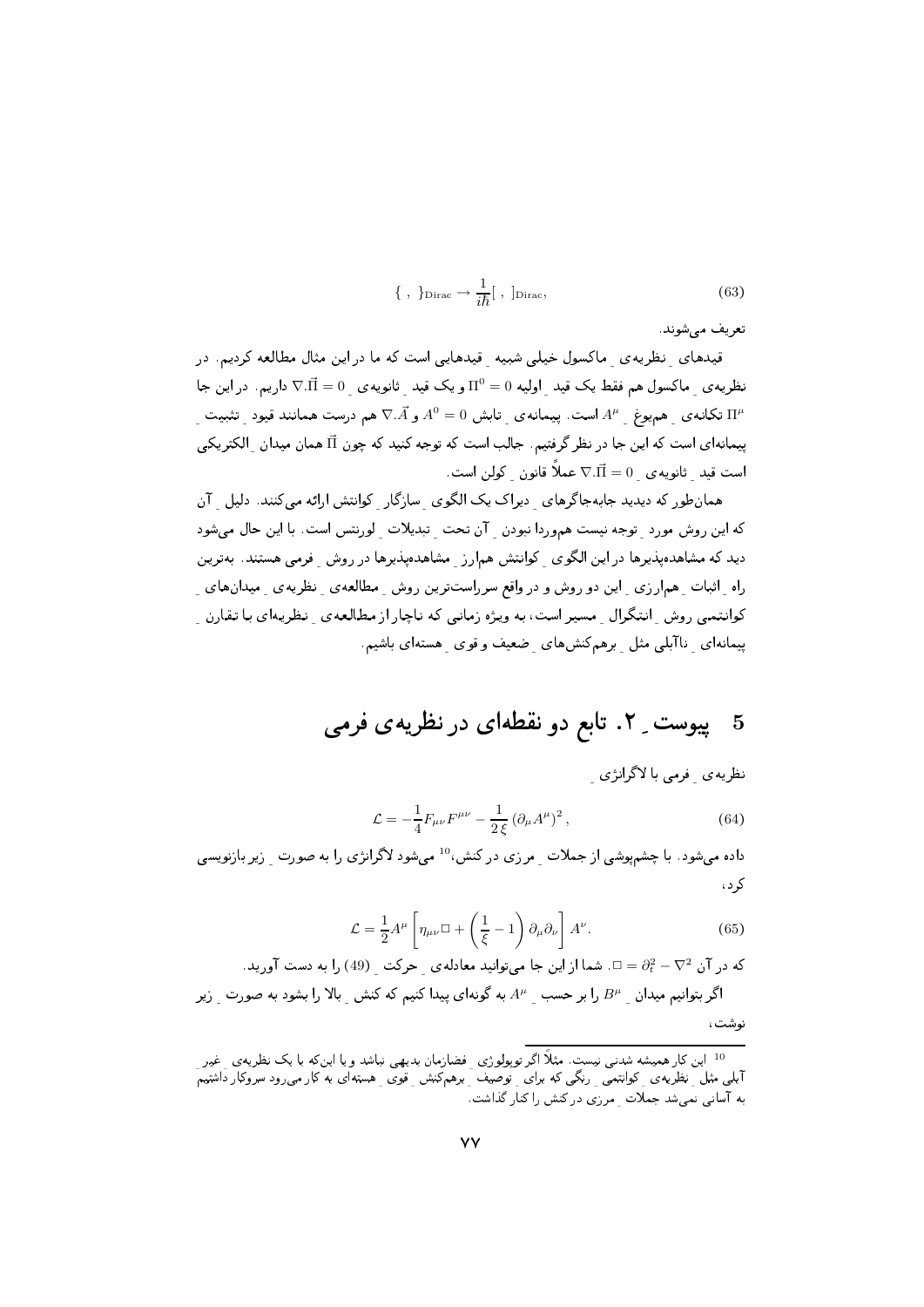$$
\mathcal{L} = \frac{1}{2} B^{\mu} \left[ \eta_{\mu\nu} \Box \right] B^{\nu},\tag{66}
$$

آن وقت هر مؤلفه ی  $B^\mu$  را می شود مثل یک میدان اسکالر ً مستقل در نظر گرفت و کوانتش ً دوم را  $B^\mu$ به سادگی انجام داد. خوشبختانه میدان  $B^{\mu}$  را میشود به آسانی حساب کرد،

$$
B_{\mu} = \left[\eta_{\mu\nu} + \left(\frac{1}{\sqrt{\xi}} - 1\right) \frac{\partial_{\mu} \partial_{\nu}}{\Box}\right] A^{\nu}.
$$
 (67)

عمل کر ہے با رابطہ یں زیر تعریف می شود،

$$
\frac{1}{\Box}\phi(x) = \int d^4y G(x - y)\phi(y),\tag{68}
$$

که در آن  $G(x-y)$  تابع گرین است،

$$
\Box G(x - y) = (2\pi)^4 \delta^4(x - y). \tag{69}
$$

 $\Box \frac{1}{\Box \phi} = \phi$  میں بینید که

هرچند لاگرانژي (66) ظاهراً چهار ميدان اسكالر مستقل را توصيف مي كند اما اين واقعيت كه هر کدام از این میدانها مؤلفههای یک چهاربردار گورنتسی است ما را با محدودیتی روبهرو می کند. برای ِ دیدن ِ این محدودیت فرض کنید که  $b_\mu$  و  $b_\mu^\dagger$  به ترتیب عمل $\zeta$ های ِ فنا و خلق ِ نظیر ِ میدان در کوانتش دوم باشد. طبیعی است که جبر آین عملگرها را به صورت زیر بگیریم،  $B_\mu$ 

$$
[b_{\mu}(\vec{k}), b_{\nu}^{\dagger}(\vec{k'})] = \delta_{\mu\nu}\delta^{3}(\vec{k} - \vec{k'}), \qquad \delta_{\mu\nu} = \begin{cases} 1, & \mu = \nu, \\ 0, & \mu \neq \nu. \end{cases}
$$
 (70)

که در نتیجه ی آن یک همیلتونی خوب خواهیم داشت،

$$
H = \sum_{\mu} \int \frac{d^3k}{(2\pi)^3} \omega(\vec{k}) b_{\mu}^{\dagger}(\vec{k}) b_{\mu}(\vec{k}).
$$
 (71)

حالا اگر با تکرار محاسباتی که به معادله ی ِ (41) انجامید تابع ِ دو نقطهای را در این جا با فرض ِ حساب کنیم، خواهیم دید که  $t < t^\prime$ 

$$
\langle 0| TB_{\mu}(t',\vec{y}) B_{\nu}(t,\vec{x}) |0\rangle = \delta_{\mu\nu} \int \frac{d^3q}{(2\pi)^3} \frac{1}{2\omega(\vec{q})} e^{-i\omega(\vec{q})(t'-t)} e^{-i\vec{q}.\vec{x}},\tag{72}
$$

اما این نتیجه نمیتواند درست باشد. چرا که سمت چپ این تساوی یک تانسور رتبهی دو است اما یک تانسور گورنتسی نیست.  $^{11}$  راه حل این مشکل این است که جبر (70) را به صورت زیر ( بازنویسی کنیم،

<sup>&</sup>lt;sup>11</sup> توجه کنید که چون تقارن <sub>ب</sub> لورنتس تقارن <sub>ب</sub> طبیعت <sub>ب</sub> ما است ویژهحالت <sub>ب</sub> خلاً را تحت <sub>ب</sub> تبدیلات <sub>ب</sub> لورنتس ناوردا می دانیم. همچنین توجه کَنیدَ که تبدیلات ً لوَرنتس ترتیَب ﴿ زمانی را به هم نَمی زنند.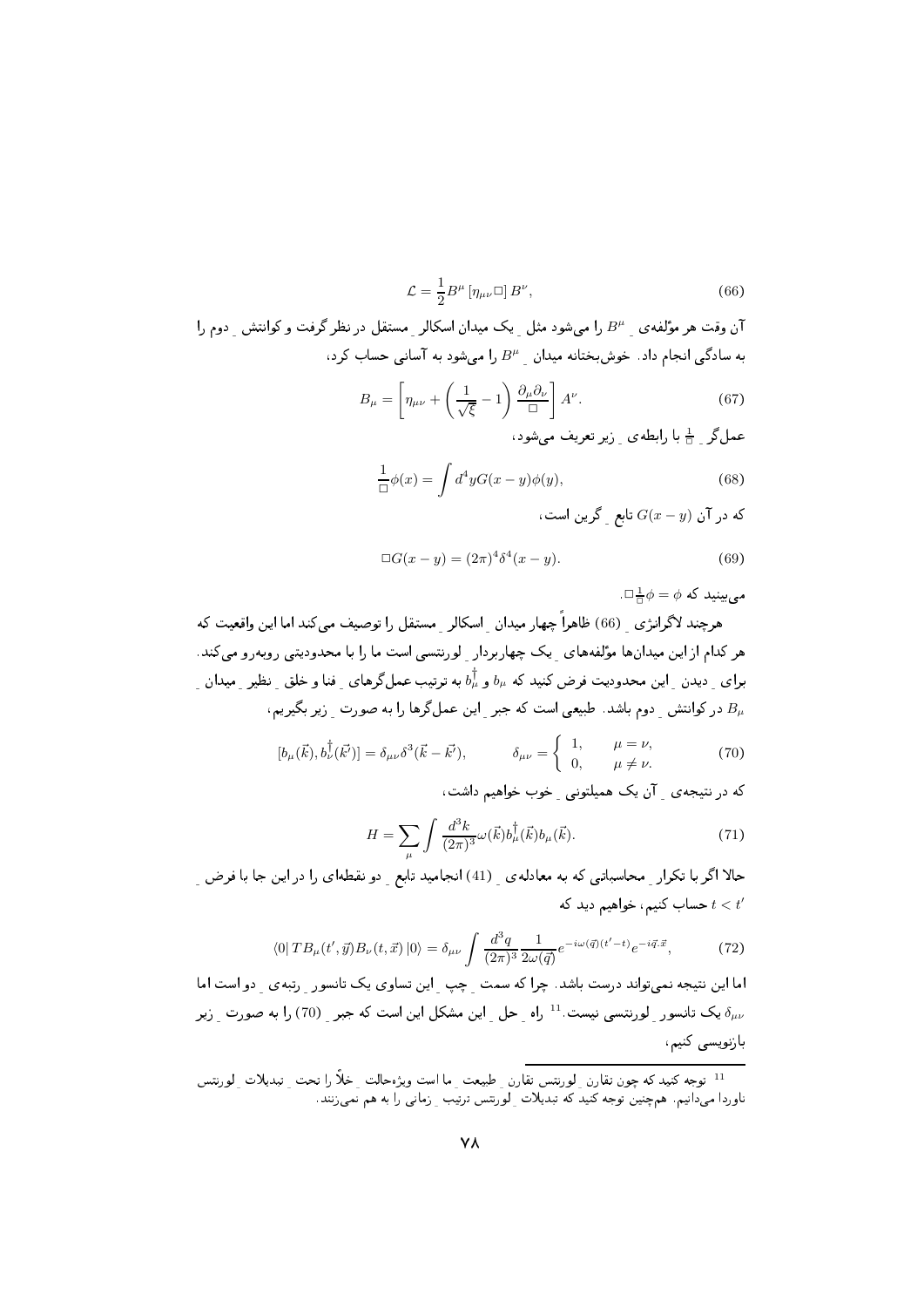$$
[b_{\mu}(\vec{k}), b_{\nu}^{\dagger}(\vec{k'})] = -\eta_{\mu\nu}\delta^3(\vec{k} - \vec{k'}), \tag{73}
$$

که در نتیجه ی آن

$$
\langle 0| TB_{\mu}(t',\vec{y}) B_{\nu}(t,\vec{x}) |0\rangle = -\eta_{\mu\nu} \int \frac{d^3q}{(2\pi)^3} \frac{1}{2\omega(\vec{q})} e^{-i\omega(\vec{q})(t'-t)} e^{-i\vec{q}.\vec{x}},\tag{74}
$$

هرچند این نتیجه مطلوب است اما با این کار ِ ما اشکال ِ دیگری به وجود آمده است. همیلتونی دیگر خوب نيست،

$$
H = \int \frac{d^3k}{(2\pi)^3} \omega(\vec{k}) \left[ \sum_{i=1}^3 b_i^{\dagger}(\vec{k}) b_i(\vec{k}) - b_0^{\dagger}(\vec{k}) b_0 \right],
$$
 (75)

چرا که دستگاهی را توصیف می کند که حالتهای برانگیختهترش کمانرژیتر هستند.

البته باید با دیدن لاگرانژی (66) انتظار چنین دردسری را میداشتیم، چرا که در آن جا جملهی انرژی جنبشی برای مؤلفههای فضایی Bi با جملهی انرژی جنبشی  $B_0$ یک منها تفاوت دارد. از آن جا که میدانهای  $B_{\perp}$ تنها به عنوان ِ یک ابزار برای ِ کوانتش ِ دوم ِ نظریه $\mathcal{L}$  ِ فرمبی به کار ما می آید من بدون توجه به این اشکال به محاسبه ادامه می دهم اما در پایان باید متوجه باشم که این اشکال چهگونه به نظریه ی فرمی به ارث می رسد.

تابع ِ دونقطه ای ِ میدان ِ فرمی را میشود به سادگی از تابع ِ دو نقطه ای ِ میدان ِ B به دست آورد. در واقع از معادله ی (67) داریم،

$$
A_{\mu} = \left[\eta_{\mu\nu} + \left(\sqrt{\xi} - 1\right) \frac{\partial_{\mu} \partial_{\nu}}{\Box}\right] B^{\nu}.
$$
 (76)

با جای گذاری مستقیم می شود دید که

$$
\langle 0| T A_{\mu}(y) A_{\nu}(x) |0\rangle = \int \frac{d^3q}{(2\pi)^3} \int \frac{dq^0}{2\pi i} e^{iq.(y-x)} D_{\mu\nu}(q), \tag{77}
$$

که در آن

$$
D_{\mu\nu}(q) = -\frac{1}{q^2} \left[ \eta_{\mu\nu} + (\xi - 1) \frac{q_\mu q_\nu}{q^2} \right],\tag{78}
$$

 $A_\mu$  انتشارگر فاینمن است. برای به دست آوردن این نتیجه کافی است پس از جایگذاری  $B_\mu$  برحسب  $B_\mu$ از روابط زیر استفاده کنید،

$$
\partial_{\mu} e^{iqx} = i q_{\mu} e^{iqx},
$$
  
\n
$$
\Box e^{iqx} = -q^2 e^{iqx},
$$
  
\n
$$
\frac{1}{\Box} e^{iqx} = -\frac{1}{q^2} e^{iqx}
$$
\n(79)